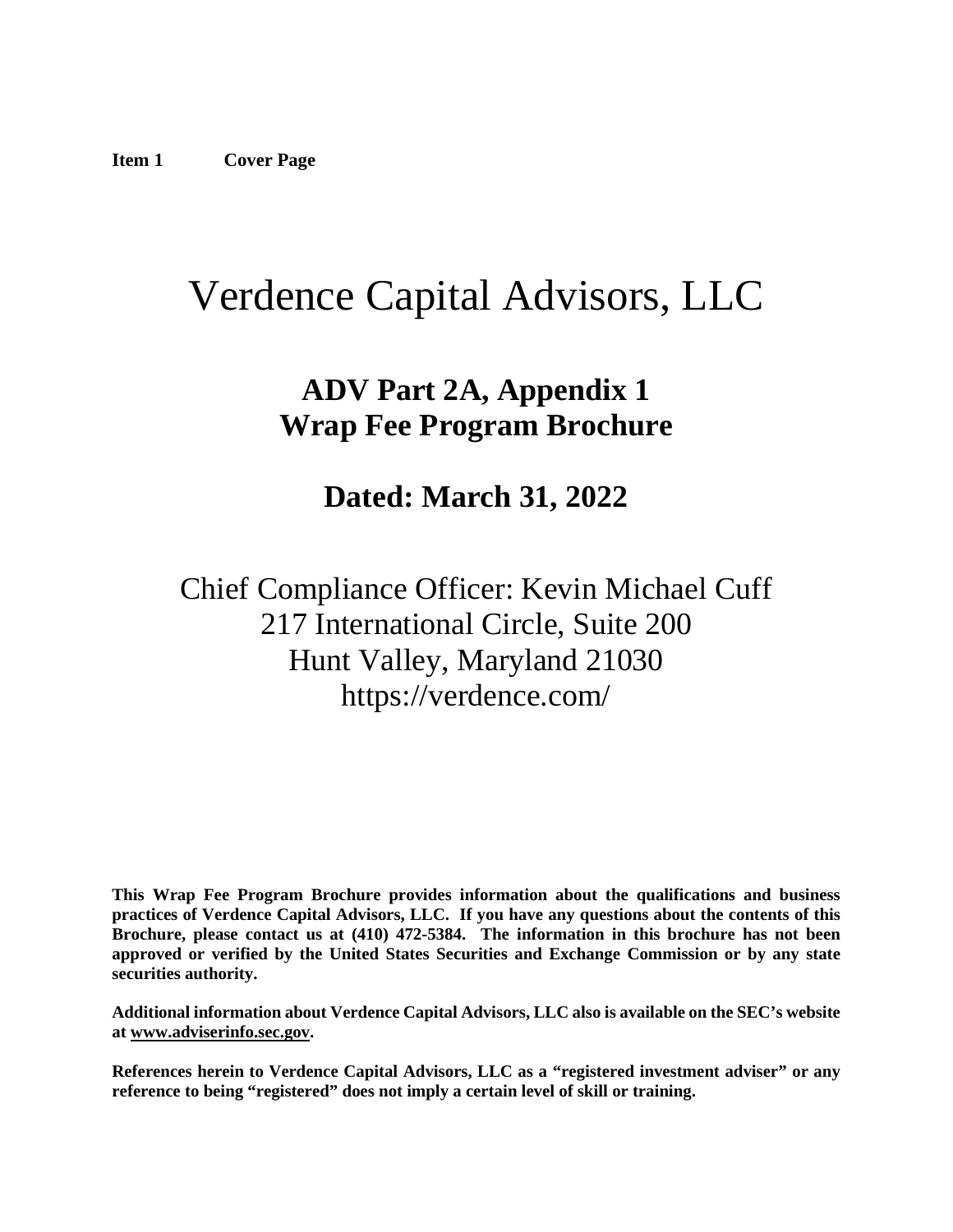## <span id="page-1-0"></span>**Item 2 Material Changes**

Since the last annual updating amendment to this Brochure initiated by Verdence Capital Advisors (the "Registrant", "we", "us", "our") on March 30, 2021, we report the following material changes to our business: the Registrant is no longer accepting new clients in the Wrap Fee Program.

We have enhanced discussion of risks and made certain routine changes throughout the Brochure to improve and clarify the descriptions of our business practices and compliance policies and procedures or in response to evolving industry and firm practices. We believe that these changes are not material and therefore do not describe them in this Item 2.

<span id="page-1-1"></span>Upon request, we will provide clients ("you", "your") with a comparison of this Brochure against the one previously filed indicating these changes. We will provide you with a new Brochure as necessary based on regulatory requirements, in the event of material changes or new information, without charge. Should you require a copy of our most current Brochure at any time, please contact us at (410) 473-5380. Please read this Form ADV Part 2A in its entirety. Additional information about the Registrant is available on the IAPD website at www.adviserinfo.sec.gov, by searching for our CRD #288512.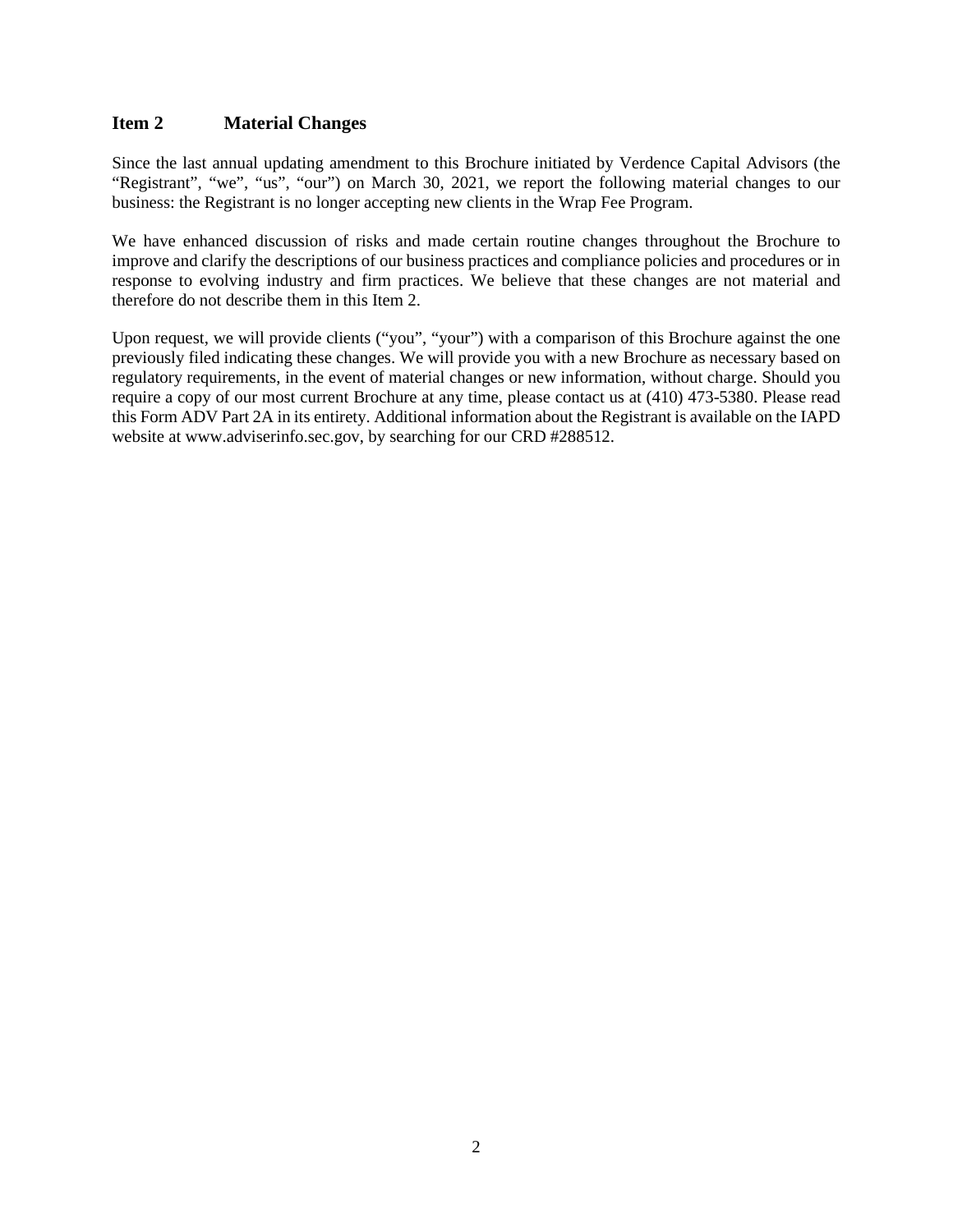#### Item 3 **Table of Contents**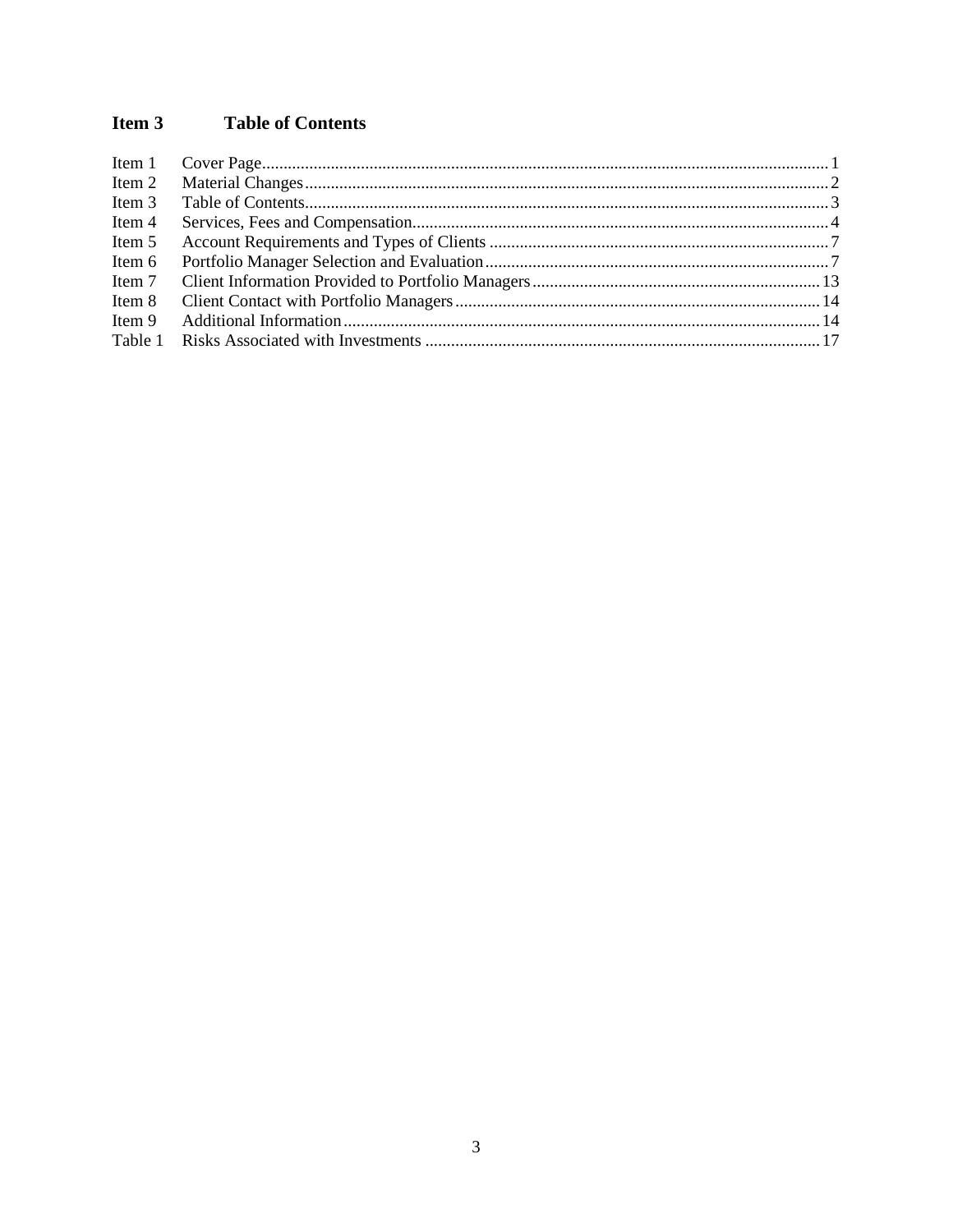## <span id="page-3-0"></span>**Item 4 Services, Fees and Compensation**

A.

#### **INVESTMENT ADVISORY SERVICES**

The client can determine to engage the Registrant to provide discretionary investment advisory services on a wrap or non-wrap *fee* basis. (*See* discussion below). If a client determines to engage the Registrant on a wrap fee basis the client will pay a single fee for bundled services (*i.e.* investment advisory, brokerage, custody). The services included in a wrap fee agreement will depend upon each client's particular need. If the client determines to engage the Registrant on a non-wrap fee basis the client will select individual services on an unbundled basis, paying for each service separately (*i.e.* investment advisory, brokerage, custody).

### **VERDENCE WRAP PROGRAM**

**Important Note**: The Registrant is no longer accepting new clients in the Wrap Fee Program.

The Registrant provides discretionary investment management services on a wrap fee basis in accordance with the Registrant's investment management wrap fee program (the "Program"). Under the Program, the Registrant provides participants discretionary investment management services, for a single specified annual Program fee, inclusive of trade execution, custody, reporting, account maintenance, investment management fees, and in some instances, fees charged by independent managers and/or separately managed accounts. However, clients are responsible for amounts including, but not limited to, trustee fees, mutual fund expenses, ETF expenses, fees for trades executed away from custodian, mark-ups, mark-downs, transfer taxes, fees charged by certain independent managers and/or separately managed accounts (when such managers require the client to enter into a dual contract relationship) odd lot differentials, exchange fees, interest charges, American Depository Receipt agency processing fees, and any charges, taxes or other fees mandated by any federal, state or other applicable law or otherwise agreed to with regard to client accounts. (Such fees are in addition to any fees paid by the client to the Registrant and are between the client and the account custodian.)

The current annual Program fee ranges from negotiable up to 1.50%, based upon various objective and subjective factors. As a result, Registrant's clients could pay diverse fees based upon the market value of their assets, the complexity of the engagement, and the level and scope of the overall investment advisory services to be rendered. As a result of these factors, the services to be provided by the Registrant to any particular client could be available from other advisers at lower fees. All clients and prospective clients should be guided accordingly.

The terms and conditions for client participation in the Program are set forth in detail in this Wrap Fee Program Brochure. All Program participants should read both the Brochure and the Wrap Fee Program Brochure and ask any corresponding questions they have about their participation in the Program.

Please Note: Participation in the Program will in certain situations cost more or less than purchasing such services separately. When managing a client's account on a wrap fee basis, the Registrant shall receive as payment for its asset management services, the balance of the wrap fee after all other costs (including account Transaction Based Fees or Asset Based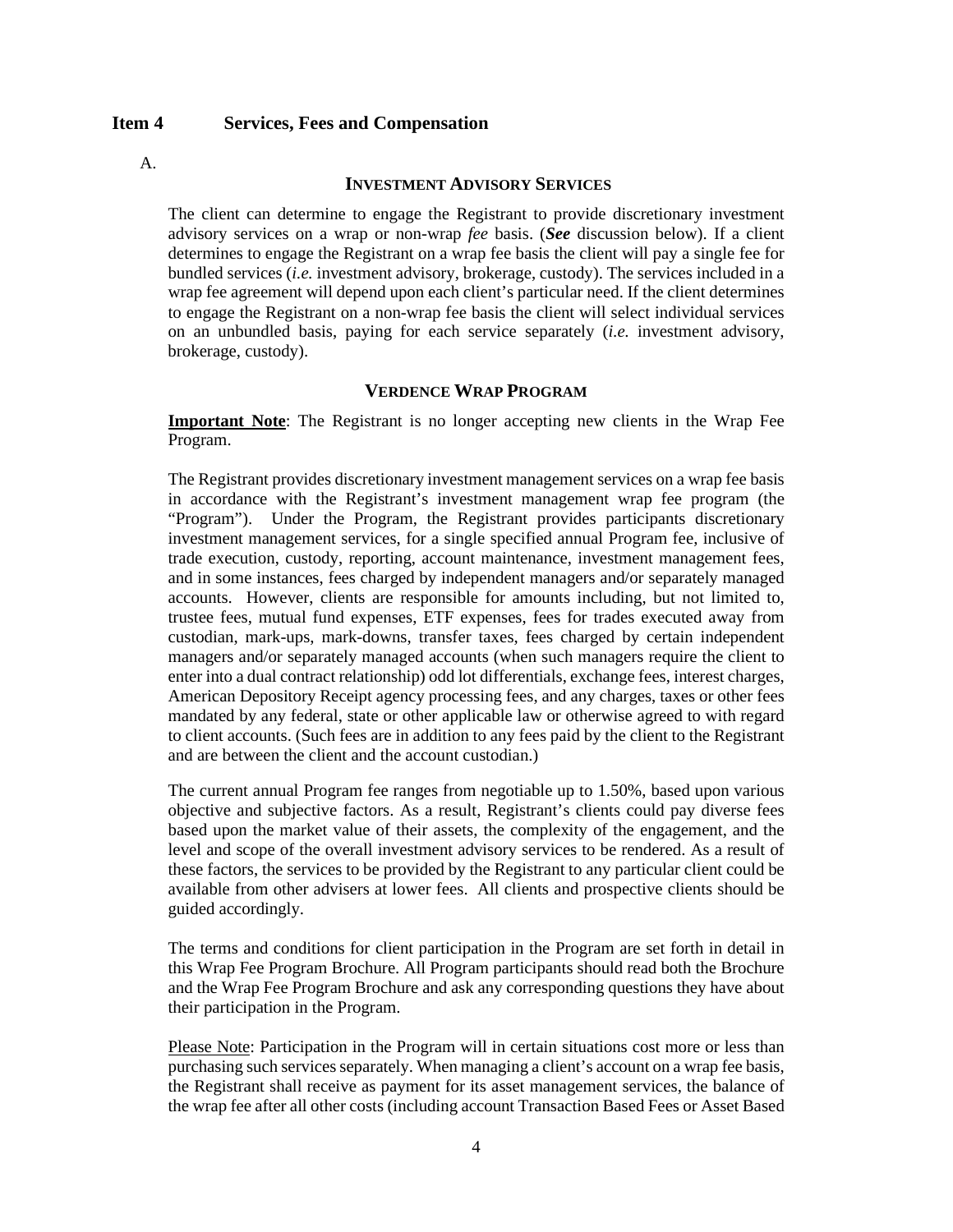Fees) incorporated into the wrap fee have been deducted. The Program fee charged by the Registrant for participation in the Program will in certain situations be higher or lower than those charged by other sponsors of comparable wrap fee programs. Please note: Clients who engage the Registrant on a wrap fee basis will not incur brokerage commissions (for trades executed at custodian) and/or transaction or asset based custodial fees in addition to the Program fee.

Under the Program, the Registrant is provided with written authority to determine which securities and the amounts of securities that are bought or sold. Any limitations on this authority shall be included in the written agreement between each client and the Registrant. Clients are permitted to change/amend these limitations, in writing, at any time. The client shall have reasonable access to one of the Registrant's investment professionals to discuss their account.

Charles Schwab &Co. Inc. ("Schwab") and/or Fidelity Investments (*"*Fidelity*"*) serve as the custodian for Program accounts.

#### **Wrap Program Trading Costs: Asset-Based Fees versus Transaction-Based Fees**:

Custodians such as Schwab and/or Fidelity are compensated for their services which include, but are not limited to, execution, custody, and reporting. Schwab and Fidelity can charge a fixed percentage fee for their services based upon the dollar amount of the assets placed in their custody and/or on their platform. This is referred to as an "Asset-Based Fee." In the alternative, rather than a fixed percentage fee based upon the market value of the assets in its custody, Schwab and Fidelity could charge a separate fee for the execution of each transaction. This is referred to as a "Transaction-Based Fee." Under a Transaction Based fee, the amount of total fees charged to the client account for trade execution will vary depending upon the number of transactions that are placed for the account.

Because Registrant cannot predict the markets and the amount of trading that will occur in a client account, Registrant generally favors Asset-Based pricing because it will fix the amount of the fee paid from the account for trade execution, regardless of the number of transactions that are placed for the account. However, Registrant, on an annual basis, will conduct a sampling to confirm its belief (given the inability to predict the markets and the corresponding amount of trading that will occur) that Asset-Based pricing continues to be beneficial for its clients. Prior to engaging Schwab and/or Fidelity regardless of pricing (Asset-Based versus Transaction-Based), the client will be required to execute a separate agreement with Schwab and/or Fidelity agreeing to such pricing/fees.

## **Registrant's Chief Compliance Officer, Kevin Michael Cuff, remains available to address any questions that a client or prospective client has regarding Asset-Based versus Transaction-Based pricing.**

**Fee Calculation**: The fee charged is calculated as described above and is not charged on the basis of a share of capital gains upon or capital appreciation of the funds or any portion of the funds of an advisory client, pursuant to Section  $205(a)(1)$  of the Investment Advisers Act of 1940, as amended (hereinafter the "Act").

**Fee Payment**: Clients will be charged in advance at the beginning of each calendar quarter based upon the value (market value or fair market value in the absence of market value, plus any credit balance or minus any debit balance), of the client's account at the end of the previous quarter, including cash balances. Clients authorize the Registrant to directly debit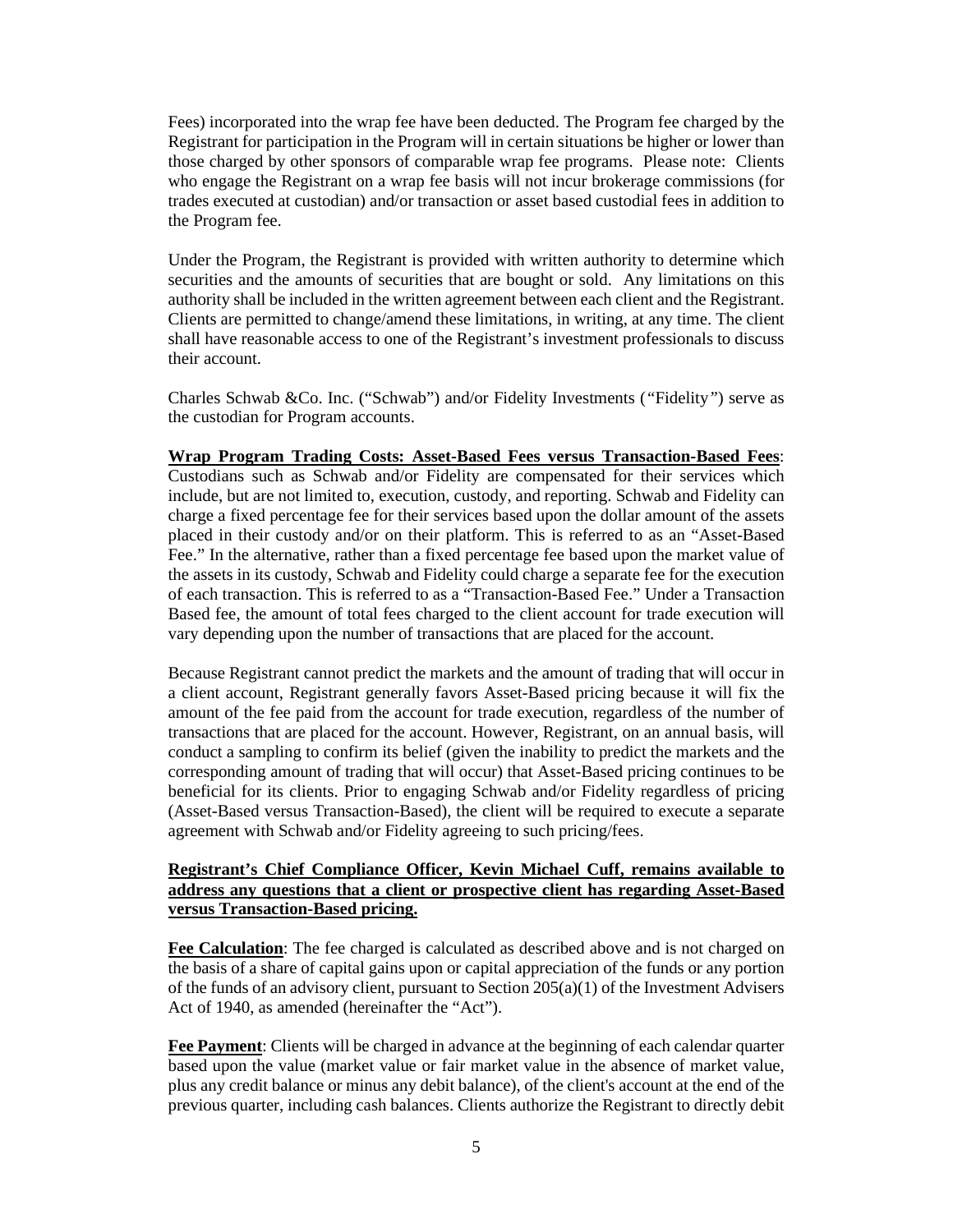its advisory fee by executing an *Investment Management Agreement*. The Registrant shall send to the client's Custodian written notice of the amount of the Registrant's advisory fee to be deducted, on a quarterly basis, from the client's account.

**Termination of Advisory Relationship**: A client agreement may be canceled at any time, by either party, for any reason upon receipt of prior written notice. Upon termination of any account, any prepaid, unearned fees will be promptly refunded, and any earned, unpaid fees will be due and payable.

**Please Note: Investment Performance**: As a condition to participating in the Program, the participant must accept that past performance may not be indicative of future results, and understand that the future performance of any specific investment or investment strategy (including the investments and/or investment strategies purchased and/or undertaken by the Registrant) may not: (1) achieve their intended objective; (2) be profitable; or, (3) equal historical performance level(s) or any other performance level(s).

**Client Responsibilities**: In performing any of its services, the Registrant shall not be required to verify any information received from the client or from the client's other professionals and is expressly authorized to rely thereon. Furthermore, unless the client indicates to the contrary, the Registrant shall assume that there are no restrictions on its services, other than to manage the account in accordance with the client's designated investment objective. Moreover, it remains each client's responsibility to promptly notify the Registrant if there is ever any change in their financial situation or investment objectives for the purpose of reviewing, evaluating, or revising the Registrant's previous recommendations and/or services.

B. Participation in the Program will in certain situations cost more or less than purchasing such services separately. Also, the Program fee charged by the Registrant for participation in the Program will in certain situations be higher or lower than those charged by other sponsors of comparable wrap fee programs.

Depending upon the percentage wrap-fee charged by the Registrant, the amount of portfolio activity in the client's account, and the value of custodial and other services provided, the wrap fee in some cases will exceed the aggregate cost of such services if they were to be provided separately.

- C. The Program's wrap fee does not include certain charges and administrative fees, including, but not limited to, fees charged by certain independent managers and/or separately managed accounts (when such managers require the client to enter into a dual contract relationship), transaction charges (including mark-ups and mark-downs) resulting from trades effected through or with a broker-dealer other than Schwab or Fidelity, transfer taxes, odd lot differentials, exchange fees, interest charges, American Depository Receipt agency processing fees, and any charges, taxes or other fees mandated by any federal, state or other applicable law or otherwise agreed to with regard to client accounts. Such fees and expenses are in addition to the Program's wrap fee.
- D. The Registrant's related persons responsible for managing client relationships receive a portion of the wrap fee collected by the Registrant.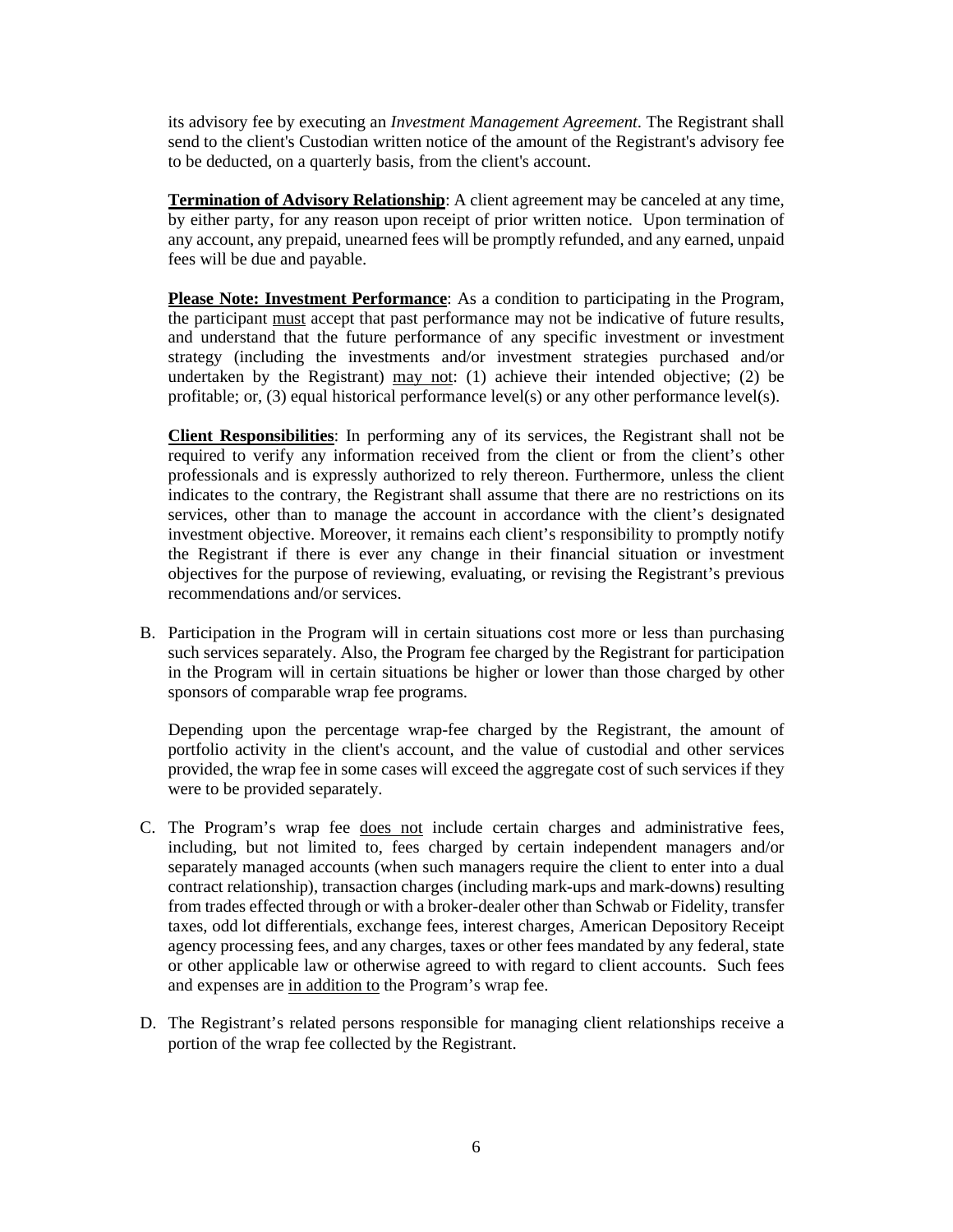## <span id="page-6-0"></span>**Item 5 Account Requirements and Types of Clients**

The Registrant's clients generally include individuals, business entities, pension and profit-sharing plans, trusts, estates, and charitable organizations. The Registrant does not generally require an account minimum for investment advisory services. The Registrant, in its sole discretion, does in certain situations charge a lesser investment management fee based upon certain criteria (*i.e.* anticipated future earning capacity, anticipated future additional assets, dollar amount of assets to be managed, related accounts, account composition, negotiations with client, etc.).

<span id="page-6-1"></span>The Registrant's wrap fee clients generally include individuals, business entities, pension and profit-sharing plans, trusts, estates, and charitable organizations.

## **Item 6 Portfolio Manager Selection and Evaluation**

A. The Registrant generally recommends that clients authorize the active discretionary management of all or a portion of their assets by and/or among certain independent investment manager(s) and/or separately managed accounts ("Independent Manager(s)"). To the extent applicable, the Registrant shall recommend/select Independent Managers consistent with the client's investment objectives. Factors which the Registrant shall consider in recommending/selecting Independent Managers include the client's stated investment objective(s), management style, performance, reputation, financial strength, reporting, pricing, and research.

The specific terms and conditions under which the client engages an Independent Manager are often set forth in a separate contract between the client and the Independent Manager (dual contract relationship). Also, when required, the client receives a copy of the Independent Manager's disclosure Brochure. As noted above, when an Independent Manager requires the client to enter into a dual contract relationship, the Independent Manager's fee is separate from and in addition to the Program fee charged by the Registrant.

However, the Registrant shall continue to render advisory services to the client relative to the ongoing monitoring and reviewing of account performance, for which the Registrant shall receive an annual advisory fee which is based upon a percentage of the market value of the assets being managed by the designated Independent Manager.

The Registrant does not calculate or guarantee the accuracy of Independent Manager performance information. Performance information provided by Independent Managers may not be calculated on a uniform or consistent basis. Data is gathered on Independent Managers from their performance publications and independent sources deemed reliable and accurate. The performance presented in client reports provided by the Registrant may be different from published data presented by the Independent Managers.

B. The Registrant acts as the portfolio manager for the Program. Inasmuch as the execution costs for transactions effected in the client account will be paid by the Registrant, a conflict of interest arises in that the Registrant has a disincentive to trade securities in the client account. In addition, the amount of compensation received by the Registrant as a result of the client's participation in the Program is in some cases more than what the Registrant would receive if the client paid separately for investment advice, brokerage, and other services.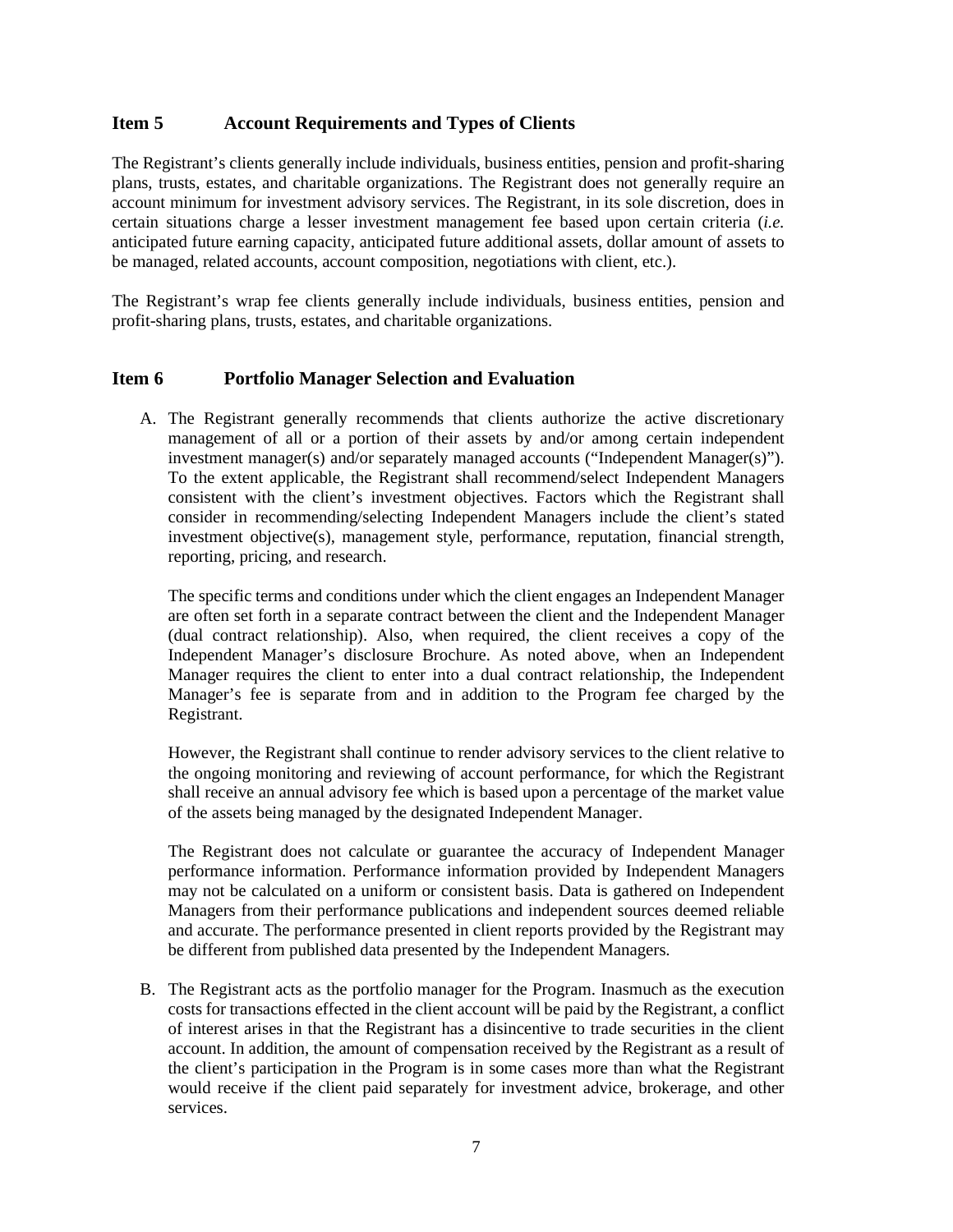#### **OTHER ADVISORY SERVICES**

As discussed below, the Registrant also offers to its clients, discretionary investment advisory services on a non-wrap fee basis, and, to the extent specifically requested by a client, financial planning, and related consulting services.

#### **NON-WRAP FEE BASIS**

If the client determines to engage the Registrant on a non-wrap *fee* basis the client will select individual services on an unbundled basis, paying for each service separately (*i.e.* investment advisory, brokerage, custody). The Registrant's non-wrap investment advisory services are provided on a discretionary basis. The Registrant's annual fee for advisory services on a non-wrap fee basis is based upon a percentage (%) of the market value of the assets placed under the Registrant's management, generally from negotiable up to 1.00%.

#### **FINANCIAL PLANNING AND CONSULTING SERVICES (STAND-ALONE)**

The Registrant provides financial planning and consulting services (including investment and non-investment related matters, including estate planning, insurance planning, etc.) on a stand-alone fee basis. Registrant's planning and consulting fees are negotiable, but generally range from \$15,000 up to \$25,000 on a fixed fee basis, and from \$250-\$500 on an hourly rate basis, depending upon the level, complexity, and scope of the service(s) required and the professional(s) rendering the service(s).

## **VERDENCE/PRO**

Verdence/PRO is a team of Sports and Entertainment specialists within Verdence Capital Advisors who advise business owners, elite athletes, and entertainment professionals on an array of complex financial matters and investing. The Verdence/PRO team works closely with clients who are pro athletes and entertainment professionals to make the most of what they have earned by serving them through education, empowerment, and unbiased advice. The Verdence/PRO team seeks to help professional athletes and entertainers manage their financial challenges and life complexities. When appropriate, the team offers investment management, financial counseling, budget and cash flow ideas, long-term financial planning, career path analysis, life skills and economic education, private investment screening, and philanthropic strategies. The Registrant's annual investment advisory fee shall include investment management, and, to the **extent specifically requested** by the client, the additional services described herein.

#### **VERDENCE/OCIO**

Verdence/OCIO offers select services directly to Registered Investment Advisors, Multi-Family Offices and Single-Family Offices ("independent advisers") by leveraging our existing platform: technology, infrastructure and thought leadership, to serve their clients and grow their businesses. Outsourced Chief Investment Office ("OCIO") services include research, asset allocation, portfolio construction, manager selection, and investment execution.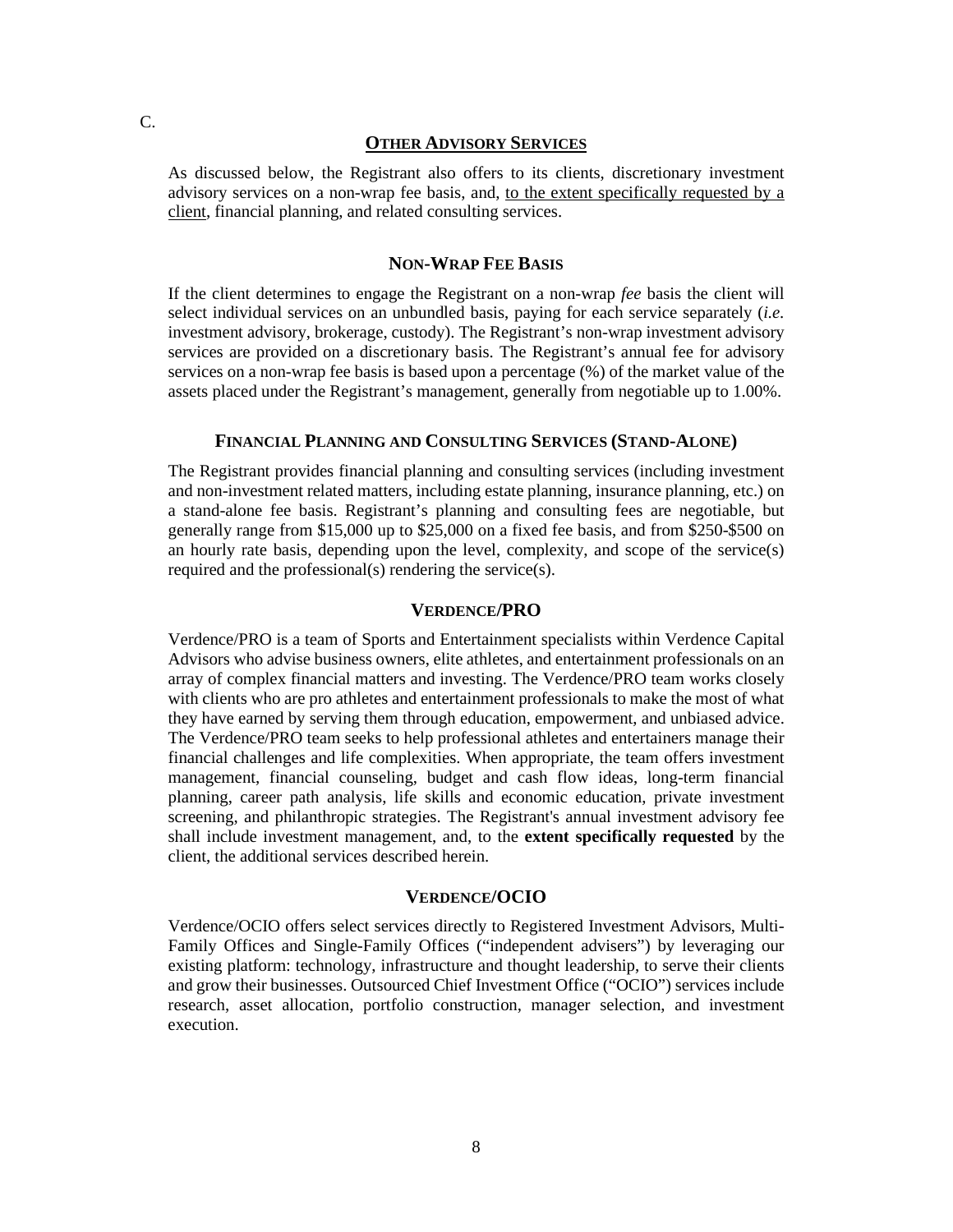#### **MISCELLANEOUS DISCLOSURES**

**Limitations of Financial Planning and Non-Investment Consulting/Implementation Services**. As indicated above, to the extent requested by the client, Registrant provides financial planning and related consulting services regarding non-investment related matters, such as estate planning, tax planning, insurance, etc. Registrant does not serve as a law firm or accounting firm, and no portion of its services should be construed as legal or accounting services. Accordingly, Registrant does not prepare estate planning documents or tax returns. To the extent requested by a client, Registrant recommends the services of other professionals for certain non-investment implementation purposes (i.e. attorneys, accountants, insurance agents, etc.). Clients are under no obligation to engage the services of any such recommended professional. The client retains absolute discretion over all such decisions and is free to accept or reject any recommendation from Registrant and/or its representatives. **Please Note**: If the client engages any recommended professional, and a dispute arises thereafter relative to such engagement, the client agrees to seek recourse exclusively from and against the engaged professional.

**Please Note: Cash Positions.** At any specific point in time, depending upon perceived or anticipated market conditions/events (there being no guarantee that such anticipated market conditions/events will occur), the Registrant maintains cash positions for defensive purposes. All cash positions (money markets, etc.) are included as part of assets under management for purposes of calculating the Registrant's advisory fee. When the account is holding cash positions, those cash positions will be subject to the same advisory fee as set forth in Item 5 below. During periods of exceedingly low short-term interest rates, client fees paid on cash balances will exceed money market yields.

**Retirement Plan Rollovers – No Obligation / Potential for Conflict of Interest**: A client or prospective client leaving an employer typically has four options regarding an existing retirement plan (and could engage in a combination of these options): (i) leave the money in the former employer's plan, if permitted, (ii) roll over the assets to the new employer's plan, if one is available and rollovers are permitted, (iii) roll over to an Individual Retirement Account ("IRA"), or (iv) cash out the account value (which could, depending upon the client's age, result in adverse tax consequences). If the Registrant recommends that a client roll over their retirement plan assets into an account to be managed by the Registrant, such a recommendation creates a conflict of interest if the Registrant will earn an advisory fee on the rolled over assets. **No client is under any obligation to roll over retirement plan assets to an account managed by Registrant. The Registrant's Chief Compliance Officer, Kevin Michael Cuff, remains available to address any questions that a client or prospective client has regarding the conflict of interest presented by such rollover recommendations**.

**Use of Mutual Funds**. While the Registrant could recommend allocating investment assets to mutual funds that are not available directly to the public, the Registrant generally recommends that clients allocate investment assets to publicly available mutual funds that the client could obtain without engaging Registrant as an investment advisor. However, if a client or prospective client determines to allocate investment assets to publicly available mutual funds without engaging Registrant as an investment adviser, the client or prospective client would not receive the benefit of Registrant's initial and ongoing investment advisory services.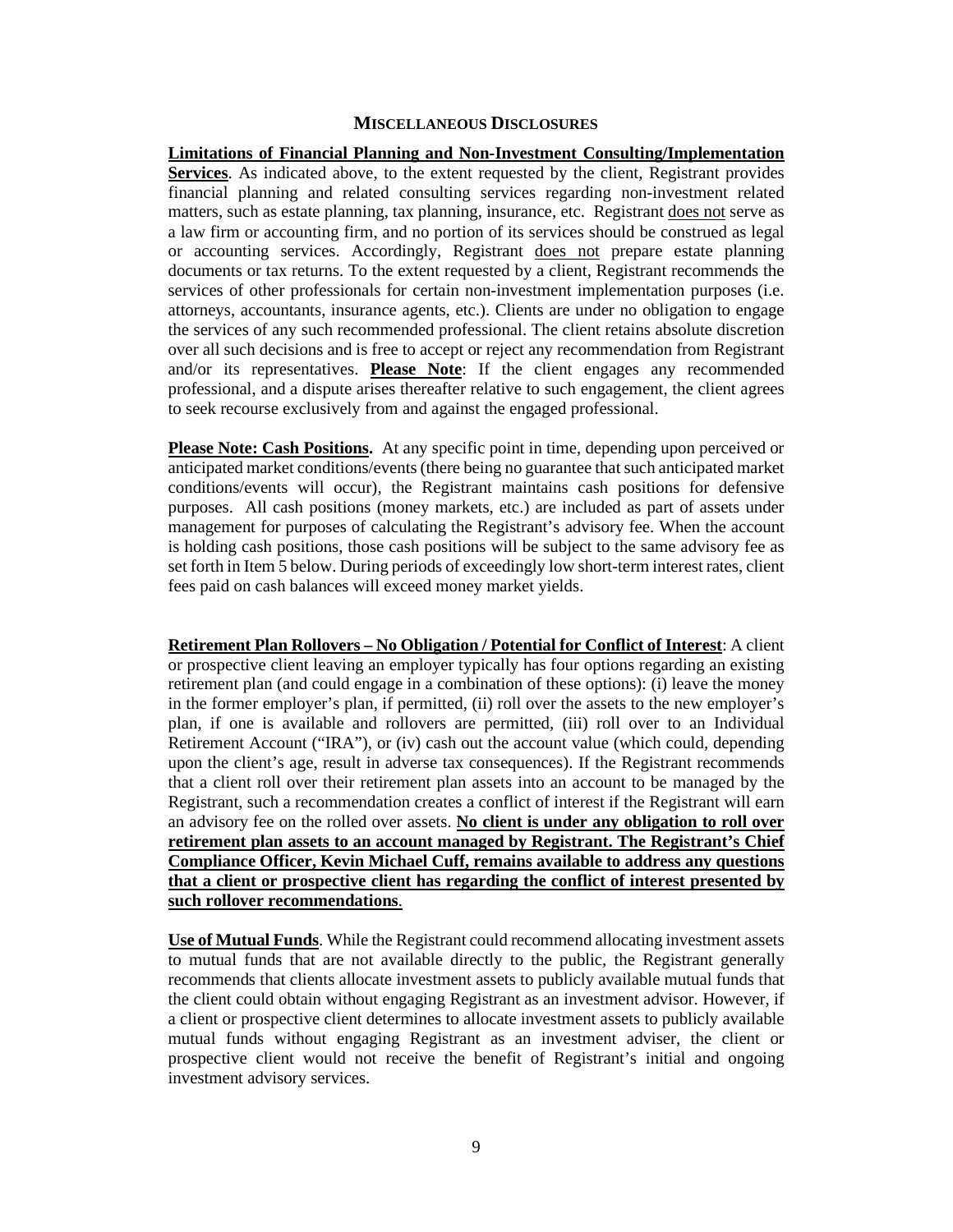**Separately Managed Account Programs and Independent Managers**. The Registrant in certain situations allocates (and/or recommends that the client allocate) a portion of a client's investment assets among unaffiliated Separately Managed Account Programs "SMAs" and/or independent investment managers in accordance with the client's designated investment objective(s). In such situations, the SMAs or Independent Manager(s) shall have day-to-day responsibility for the active discretionary management of the allocated assets. The Registrant shall continue to render investment advisory services to the client relative to the ongoing monitoring and review of account performance, asset allocation and client investment objectives. Factors which the Registrant shall consider in recommending an SMA or Independent Manager(s) include the client's designated investment objective(s), management style, performance, reputation, financial strength, reporting, pricing, and research. The investment management fee charged by the Independent Manager(s) is separate from, and in addition to, Registrant's advisory fee as set forth in Item 5.

**Unaffiliated Private Investment Funds**. Registrant provides investment advice regarding unaffiliated private investment funds. Registrant also recommends that certain qualified clients consider an investment in unaffiliated private investment funds. Registrant's role relative to the private investment funds shall be limited to its initial and ongoing due diligence and investment monitoring services. If a client determines to become a private fund investor, the amount of assets invested in the fund(s) shall be included as part of "assets under management" for purposes of Registrant calculating its investment advisory fee. Registrant's clients are under absolutely no obligation to consider or make an investment in a private investment fund(s).

**Please Note**: Private investment funds generally involve various risk factors, including, but not limited to, potential for complete loss of principal, liquidity constraints and lack of transparency, a complete discussion of which is set forth in each fund's offering documents, which will be provided to each client for review and consideration. Unlike liquid investments, private investment funds do not provide daily liquidity or pricing. Each prospective client investor will be required to complete a Subscription Agreement, pursuant to which the client shall establish that he/she is qualified for investment in the fund and acknowledges and accepts the various risk factors that are associated with such an investment.

**Please Also Note**: Valuation. In the event that Registrant references private investment funds owned by the client on any supplemental account reports prepared by Registrant, the value(s) for all private investment funds owned by the client shall reflect the most recent valuation provided by the fund sponsor. If no subsequent valuation post-purchase is provided by the Fund Sponsor, then the valuation shall reflect the initial purchase price  $(and/or a value as of a previous date)$ , or the current value $(s)$  (either the initial purchase price and/or the most recent valuation provided by the fund sponsor). The valuation could reflect the initial purchase price (and/or a value as of a previous date) but the actual current value(s) (to the extent ascertainable) could be significantly more or less than the valuation reflected. The client's advisory fee shall be based upon reflected fund value(s).

**Client Obligations**. In performing its services, Registrant shall not be required to verify any information received from the client or from the client's other professionals and is expressly authorized to rely thereon. Moreover, each client is advised that it remains their responsibility to promptly notify the Registrant if there is ever any change in their financial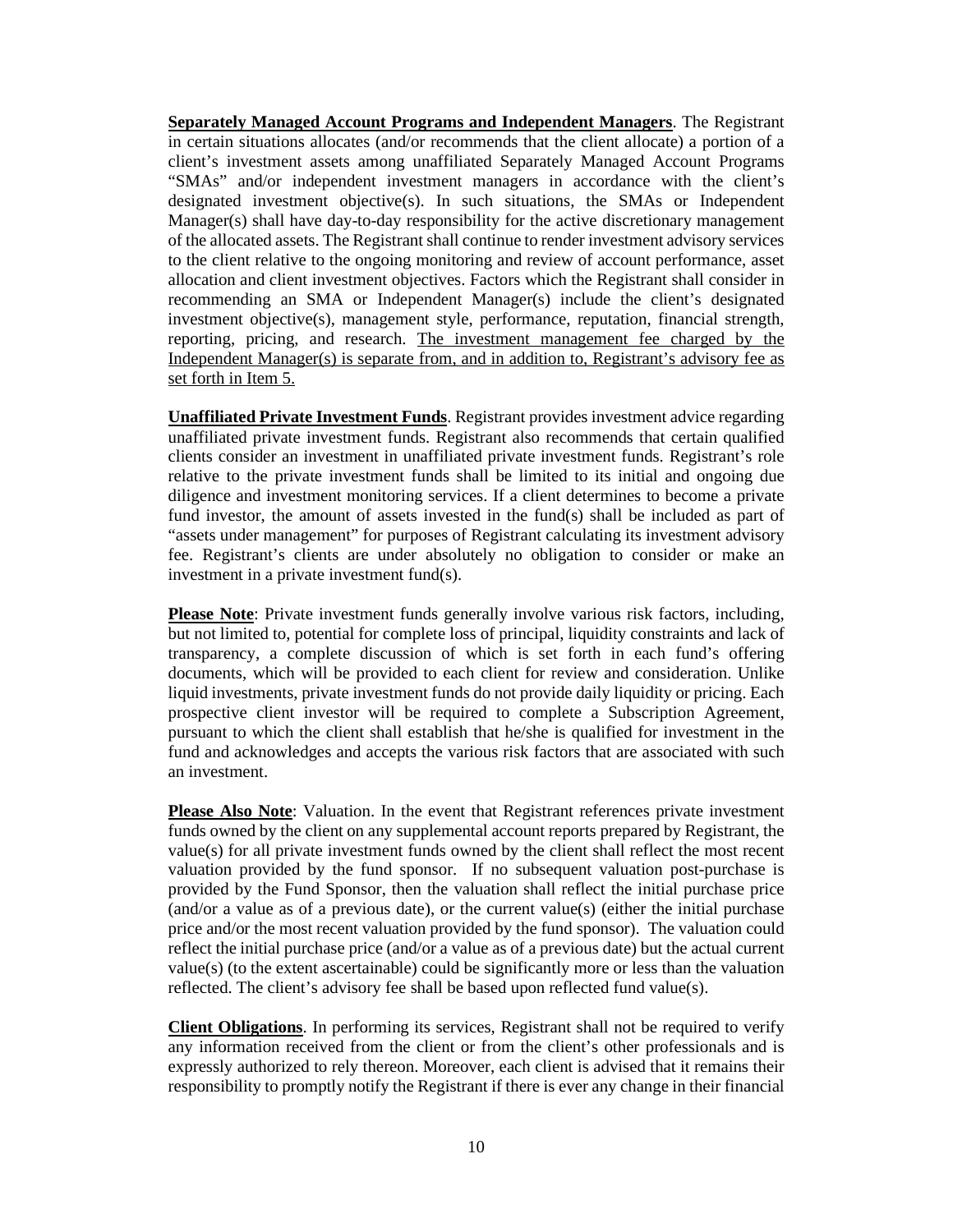situation or investment objectives for the purpose of reviewing, evaluating, or revising Registrant's previous recommendations and/or services.

**Disclosure Statement**. A copy of the Registrant's written Brochure as set forth on Part 2A of Form ADV shall be provided to each client prior to, or contemporaneously with, the execution of the *Investment Advisory Agreement* or *Financial Planning and Consulting Agreement*.

The Registrant shall provide investment advisory services specific to the needs of each client. Prior to providing investment advisory services, an investment adviser representative will discuss with each client, their particular investment objective(s). The Registrant shall allocate each client's investment assets consistent with their designated investment objective(s). Clients are permitted to, at any time, impose restrictions, in writing, on the Registrant's services.

There is no material difference between how the Registrant manages wrap fee accounts and non-wrap fee accounts. However, as stated above, if a client determines to engage the Registrant on a wrap fee basis the client will pay a single fee for bundled services (*i.e.* investment advisory, brokerage, custody) (*See* Item 4.A). The services included in a wrap fee agreement will depend upon each client's particular need. If the client determines to engage the Registrant on a non-wrap fee basis the client will select individual services on an unbundled basis, paying for each service separately (*i.e.* investment advisory, brokerage, custody). **Please Note**: When managing a client's account on a wrap fee basis, the Registrant shall receive as payment for its investment advisory services, the balance of the wrap fee after all other costs incorporated into the wrap fee have been deducted.

#### **Performance Based Fees and Side-By-Side Management**

Neither the Registrant nor any supervised person of the Registrant accepts performancebased fees.

#### **Methods of Analysis, Investment Strategies and Risk of Loss**

The Registrant utilizes the following methods of security analysis:

- Fundamental (analysis performed on historical and present data, with the goal of making financial forecasts)
- Technical (analysis performed on historical and present data, focusing on price and trade volume, to forecast the direction of prices)
- Cyclical (analysis performed on historical relationships between price and market trends, to forecast the direction of prices)

The Registrant utilizes the following investment strategies when implementing investment advice given to clients:

- Long Term Purchases (securities held at least a year)
- Short Term Purchases (securities sold within a year)

**Please Note: Investment Risk**. Different types of investments involve varying degrees of risk, and it should not be assumed that future performance of any specific investment or investment strategy (including the investments and/or investment strategies recommended or undertaken by the Registrant) will be profitable or equal any specific performance level(s). Investing in securities involves risk of loss that clients should be prepared to bear.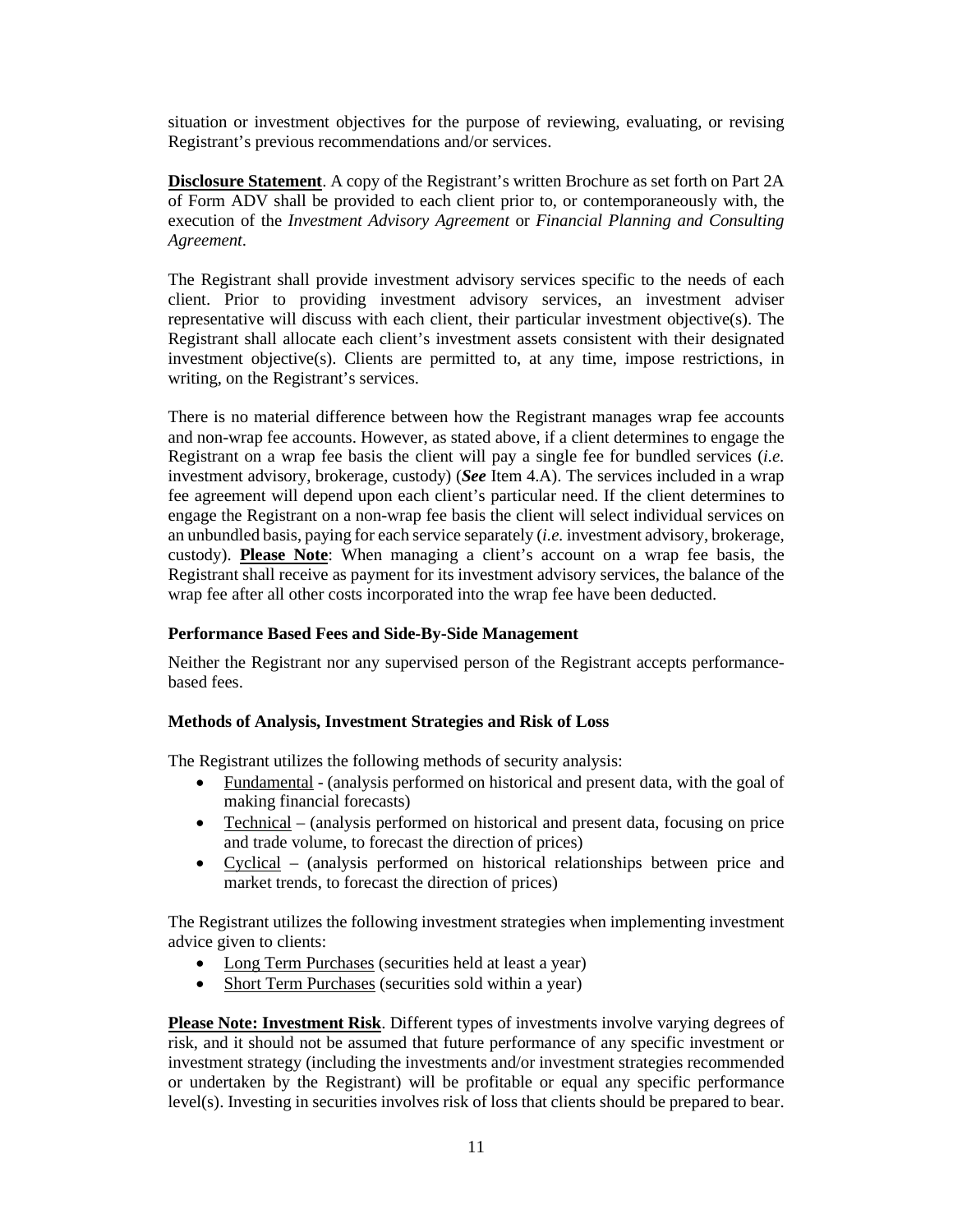The Registrant's method of analysis and investment strategy does not present any significant or unusual risks.

However, every method of analysis has its own inherent risks. To perform an accurate market analysis the Registrant must have access to current/new market information. The Registrant has no control over the dissemination rate of market information; therefore, unbeknownst to the Registrant, certain analyses could be compiled with outdated market information, severely limiting the value of the Registrant's analysis. Furthermore, an accurate market analysis can only produce a forecast of the direction of market values. There can be no assurances that a forecasted change in market value will materialize into actionable and/or profitable investment opportunities.

The Registrant's primary investment strategies - Long Term Purchases and Short-Term Purchases - are fundamental investment strategies. However, every investment strategy has its own inherent risks and limitations. For example, longer term investment strategies require a longer investment time period to allow for the strategy to potentially develop. Shorter term investment strategies require a shorter investment time period to potentially develop but, as a result of more frequent trading, could incur higher transactional costs when compared to a longer-term investment strategy.

Currently, the Registrant primarily allocates client investment assets among various mutual funds, individual equities (stocks) and debt instruments (bonds) on a discretionary basis in accordance with the client's designated investment objective(s).

While the Registrant strives to construct portfolios that are diversified, there is no guarantee that market forces will not overwhelm diversification efforts, subjecting clients to correlation risk. Recognizing that assuming some type of risk is unavoidable, the Registrant takes a risk-based approach to minimize the probability and magnitude of losses. Such risk management steps include proper asset and sector allocation, proactive tactical shifts to exploit opportunities or avoid risks, in-depth and independent research, financial planning, client education, and regular portfolio monitoring and client reviews.

Finally, regular communication with clients plays a critical role in maintaining a prudent and successful long-term investment program. Please see Table 1 at the end of this disclosure for an important summary of the primary investment risks and the steps taken by the Registrant to minimize these risks. Please note this list is intended to highlight primary risks of investing assets with the Registrant but does not capture all such risks.

#### **Voting Client Securities**

Unless the client directs otherwise in writing, the Registrant is responsible for voting client proxies (however, the client shall maintain exclusive responsibility for all legal proceedings or other type events pertaining to the account assets**,** including, but not limited to, class action lawsuits). The Registrant shall vote proxies in accordance with its Proxy Voting Policy, a copy of which is available upon request.

The Registrant shall monitor corporate actions of individual issuers consistent with the Registrant's fiduciary duty to vote proxies in the best interests of its clients. Although the factors that Registrant will consider when determining how it will vote differ on a case-bycase basis, they could include, but are not limited to, the following: a review of recommendations from issuer management, shareholder proposals, cost effects of such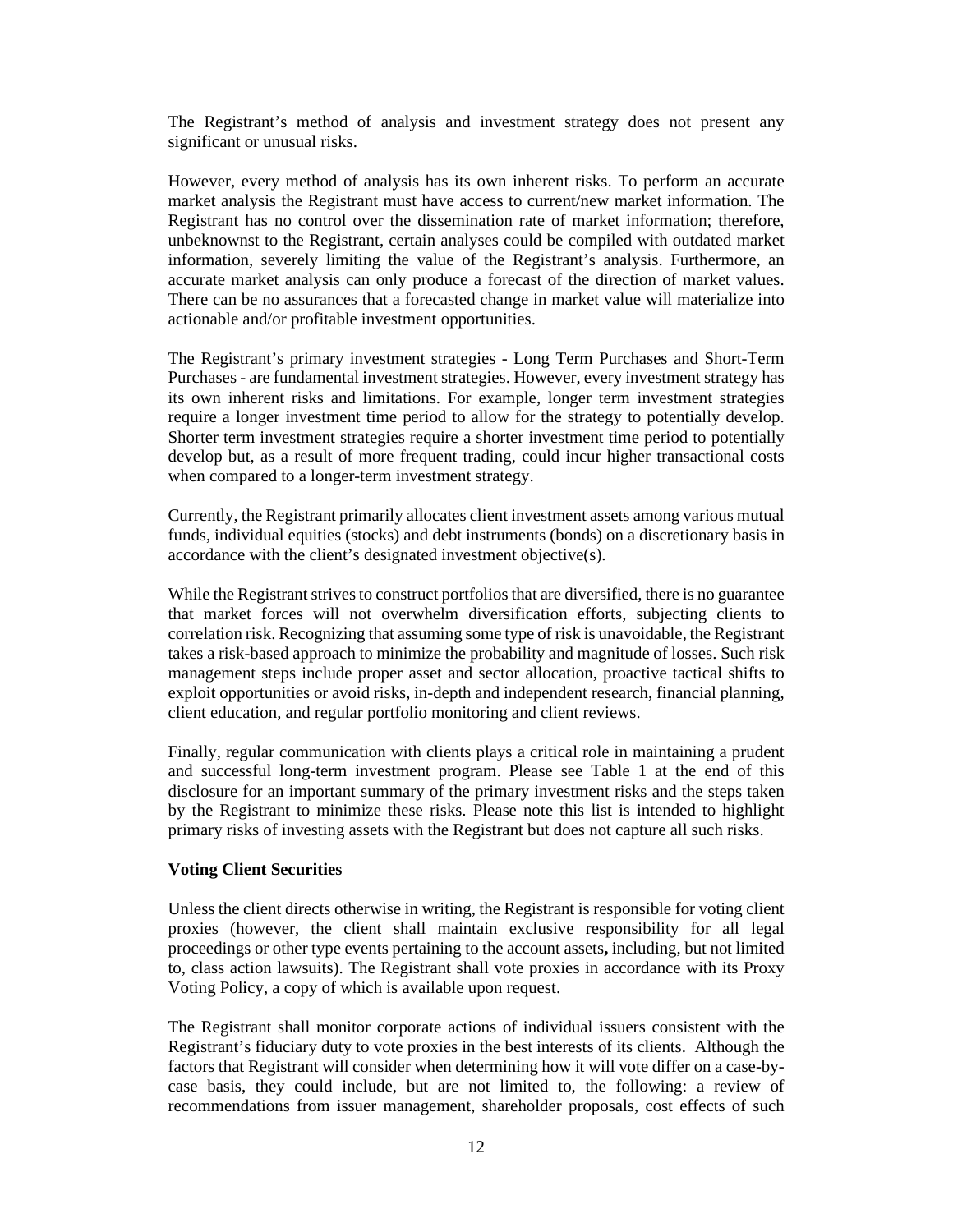proposals, effect on employees and executive and director compensation. The Registrant is at times solicited to vote on matters including corporate governance, adoption, or amendments to compensation plans (including stock options), and matters involving social issues and corporate responsibility.

The Registrant utilizes research from a third-party proxy voting service as a guide to vote client proxies. The service populates each ballot with vote recommendations based on the Registrant's internal proxy guidelines as well as client proxy voting directives (if any). Any additional solicitation materials filed by the issuer before the submission deadline are considered before final votes are cast. The proxy voting service uses an electronic vote management system that automatically populates each ballot with vote recommendations based on the specific proxy-voting guidelines selected by the client without prior review by the Registrant, thereby enabling the automatic submission of votes in a timely and efficient manner. The pre-population of voting recommendations on a ballot strictly adheres to each client's selected proxy voting guidelines. Under no circumstances is the proxy voting service authorized to deviate from a client's proxy voting guidelines.

The proxy voting service will not proceed with the automatic voting of pre-populated ballots if it has become aware that an issuer intends to file or has filed additional soliciting materials before the submission deadline. In such instances, the proxy voting provider will consider such information prior to voting to ensure that it is voting in clients' best interests. The proxy voting provider has policies and procedures in place to ensure that proxy-voting recommendations are based on current and accurate information from issuers.

The Registrant shall maintain records pertaining to proxy voting as required pursuant to Rule 204-2 (c)(2) under the Advisers Act. In addition, information pertaining to how the Registrant voted on any specific proxy issue is also available upon written request. Requests should be made by contacting the Registrant's Chief Compliance Officer.

Sometimes securities held in the accounts of clients will be the subject of class action lawsuits. In early 2021, the Registrant engaged Chicago Clearing Corporation ("CCC") to provide a comprehensive review of our clients' possible claims to a settlement throughout the class action lawsuit process. CCC actively seeks out any open and eligible class action lawsuits. Additionally, CCC files, monitors, and expedites the distribution of settlement proceeds in compliance with SEC guidelines on behalf of our clients. CCC's filing fee is contingent upon the successful completion and distribution of the settlement proceeds from a class action lawsuit. In recognition of CCC's services, CCC receives a percentage of our clients' share of the settlement distribution. This percentage has been negotiated between the Registrant and CCC and is disclosed to clients participating in the program. When the Registrant receives written or electronic notice of a class action lawsuit, settlement, or verdict affecting securities owned by clients, it will work to assist clients and Chicago Clearing Corporation in the gathering of required information and submission of claims. Clients are automatically included in this service but may opt out by contacting the Registrant's Chief Compliance Officer. If a client opts out, the Registrant and CCC will not monitor class action filings for that client.

## <span id="page-12-0"></span>**Item 7 Client Information Provided to Portfolio Managers**

The Registrant shall be the Program's portfolio manager. The Registrant shall provide investment advisory services specific to the needs of each client. Prior to providing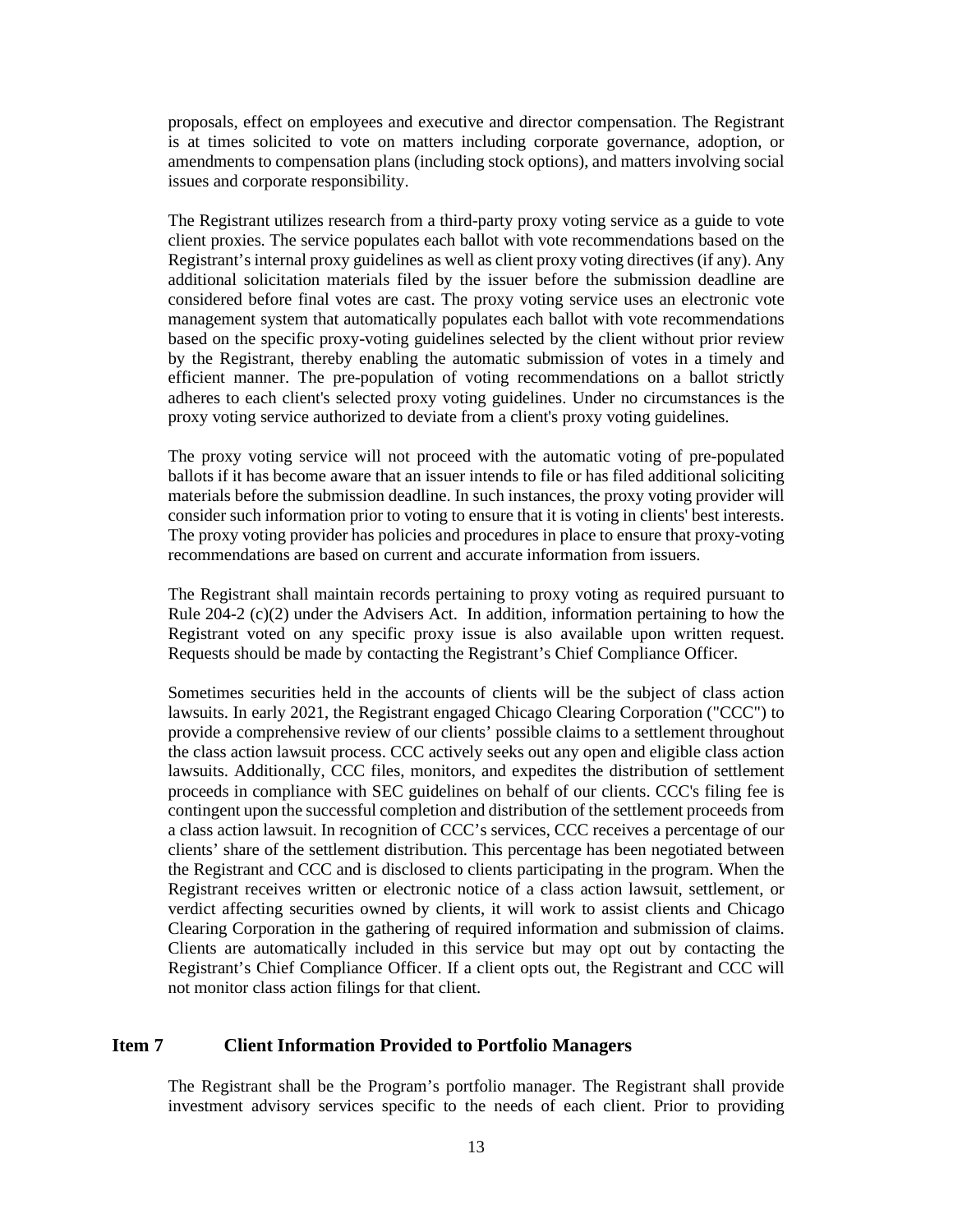investment advisory services, an investment adviser representative will discuss with each client, their particular investment objective(s). The Registrant shall allocate each client's investment assets consistent with their designated investment objective(s). Clients are permitted to, at any time, impose reasonable restrictions, in writing, on Registrant's services.

As indicated above, each client is advised that it remains their responsibility to promptly notify the Registrant if there is ever any change in their financial situation or investment objectives for the purpose of reviewing, evaluating, or revising Registrant's previous recommendations and/or services.

To the extent the Program utilizes *Independent Manager(s)*, Registrant shall provide the *Independent Manager(s)* with each client's particular investment objective(s). Any changes in the client's financial situation or investment objectives reported by the client to the Registrant shall be communicated to the *Independent Manager(s)* within a reasonable period of time.

## <span id="page-13-0"></span>**Item 8 Client Contact with Portfolio Managers**

<span id="page-13-1"></span>The client shall have, without restriction, reasonable access to the Program's portfolio manager.

## **Item 9 Additional Information**

A. The Registrant has not been the subject of any disciplinary actions.

## **Other Financial Industry Activities and Affiliations**

B. **Financial Institution Consulting Services.** The Registrant has an agreement with certain broker-dealers to provide investment consulting services to Brokerage Customers. Brokerdealers pay compensation to the Registrant for providing investment consulting services to Brokerage Customers. This consulting arrangement does not include assuming discretionary authority over Brokerage Customers' brokerage accounts or the monitoring of securities. These consulting services offered to Brokerage Customers may include a general review of Brokerage Customers' investment holdings, which may or may not result in the Registrant's investment adviser representative making specific securities recommendations or offering general investment advice. Brokerage Customers will execute a written advisory agreement directly with the Registrant to facilitate such arrangements.

**Conflict of Interest**: This relationship presents conflicts of interest. Potential conflicts are mitigated by Brokerage Customers consenting to receive investment consulting services from the Registrant; by the Registrant not accepting or billing for additional compensation on broker-dealers' Assets Under Management beyond the consulting fees disclosed in Item 5 in connection with the investment consulting services; and by the Registrant not engaging as, or holding itself out to the public as, a securities broker/dealer. The Registrant is not affiliated with any broker-dealer. **The Registrant's Chief Compliance Officer, Kevin Michael Cuff, remains available to address any questions that a client or prospective client has regarding the above conflicts of interest**.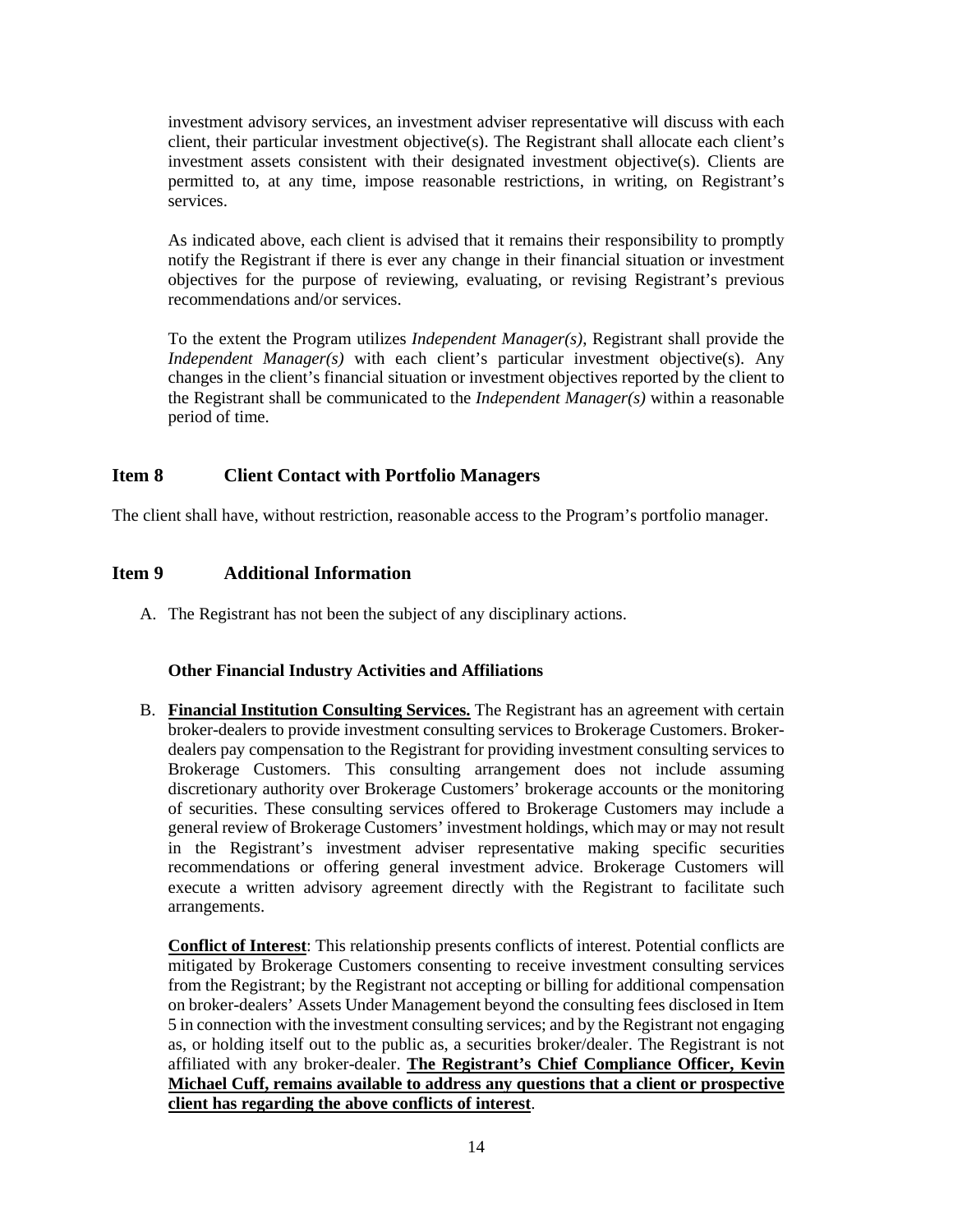#### C. **Code of Ethics, Participation or Interest in Client Transactions and Personal Trading**

The Registrant maintains an investment policy relative to personal securities transactions. This investment policy is part of Registrant's overall Code of Ethics, which serves to establish a standard of business conduct for all of Registrant's Representatives that is based upon the fundamental principles of openness, integrity, honesty and trust, a copy of which is available upon request.

In accordance with Section 204A of the Investment Advisers Act of 1940, the Registrant also maintains and enforces written policies reasonably designed to prevent the misuse of material non-public information by the Registrant or any person associated with the Registrant

Neither the Registrant nor any related person of Registrant recommends, buys, or sells for client accounts, securities in which the Registrant or any related person of Registrant has a material financial interest.

The Registrant and/or representatives of the Registrant buy or sell securities that are also recommended to clients. This practice creates a situation where the Registrant and/or representatives of the Registrant are in a position to materially benefit from the sale or purchase of those securities. Therefore, this situation creates a conflict of interest. Practices such as "scalping" (*i.e.*, a practice whereby the owner of shares of a security recommends that security for investment and then immediately sells it at a profit upon the rise in the market price which follows the recommendation) could take place if the Registrant did not have adequate policies in place to detect such activities. In addition, this requirement can help detect insider trading, "front-running" (*i.e.*, personal trades executed prior to those of the Registrant's clients) and other potentially abusive practices.

The Registrant has a personal securities transaction policy in place to monitor the personal securities transactions and securities holdings of each of the Registrant's "Access Persons." The Registrant's securities transaction policy requires that Access Person of the Registrant must provide the Chief Compliance Officer or his/her designee with a written report of their current securities holdings within ten (10) days after becoming an Access Person. Additionally, each Access Person must provide the Chief Compliance Officer or his designee with a written report of the Access Person's current securities holdings at least once each twelve (12) month period thereafter on a date the Registrant selects. Finally, each Access Person must provide the Chief Compliance Officer or his designee with a written report of the Access Person's securities transactions in certain reportable securities each calendar quarter.

The Registrant and/or representatives of the Registrant buy or sell securities, at or around the same time as those securities are recommended to clients. This practice creates a situation where the Registrant and/or representatives of the Registrant are in a position to materially benefit from the sale or purchase of those securities. Therefore, this situation creates a conflict of interest. As indicated above, the Registrant has a personal securities transaction policy in place to monitor the personal securities transactions and securities holdings of each of Registrant's Access Persons.

#### **Review of Accounts**

For those clients to whom Registrant provides investment supervisory services, account reviews are conducted on a periodic basis by the Registrant's investment adviser representatives, at least annually. All investment supervisory clients are advised that it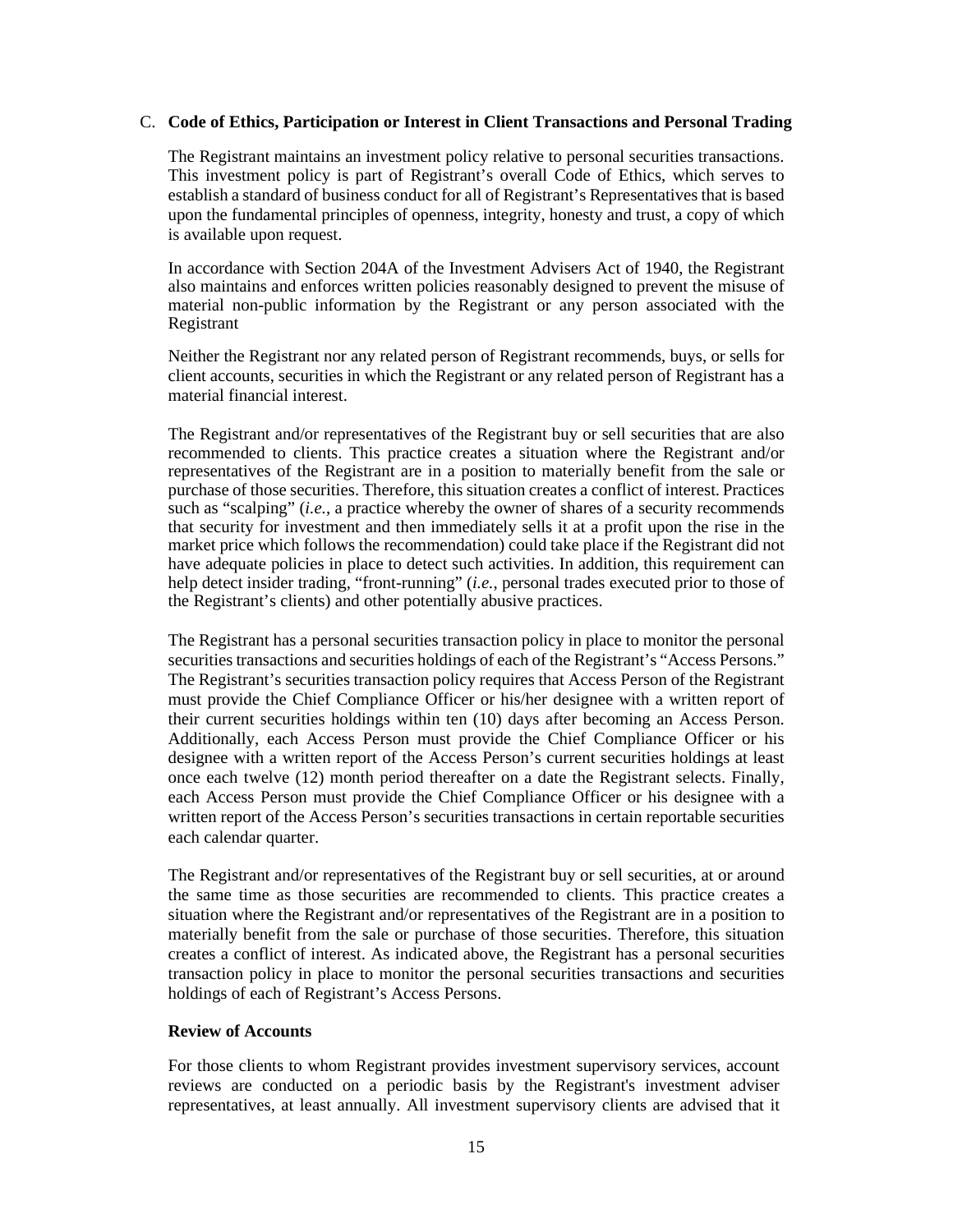remains their responsibility to advise the Registrant of any changes in their investment objectives and/or financial situation. All clients (in person or via telephone) are encouraged to review financial planning issues (to the extent applicable), investment objectives and account performance with the Registrant on an annual basis.

The Registrant will conduct account reviews on an other than periodic basis upon the occurrence of a triggering event, such as a change in client investment objectives and/or financial situation, market corrections and client request.

Clients are provided, at least quarterly, with written transaction confirmation notices and regular written summary account statements directly from the broker-dealer/custodian and/or program sponsor for the client accounts. The Registrant may also provide a written periodic report summarizing account activity and performance.

#### **Client Referrals and Other Compensation**

Although not a material consideration when determining whether to recommend that a client utilize the services of a particular broker-dealer/custodian, Registrant receives from Schwab and/or Fidelity (or another broker-dealer/custodian, investment platform and/or mutual fund sponsor) without cost (and/or at a discount) support services and/or products, certain of which assist the Registrant to better monitor and service client accounts maintained at such institutions. Included within the support services obtained by the Registrant generally include investment-related research, pricing information and market data, software and other technology that provide access to client account data, compliance and/or practice management-related publications, discounted or gratis consulting services, discounted and/or gratis attendance at conferences, meetings, and other educational and/or social events, marketing support, computer hardware and/or software and/or other products used by Registrant in furtherance of its investment advisory business operations.

As indicated above, certain of the support services and/or products received assist the Registrant in managing and administering client accounts. Others do not directly provide such assistance, but rather assist the Registrant to manage and further develop its business enterprise.

Registrant's clients do not pay more for investment transactions effected and/or assets maintained at Schwab and/or Fidelity as a result of this arrangement. There is no corresponding commitment made by the Registrant to Schwab and/or Fidelity or any other entity to invest any specific amount or percentage of client assets in any specific mutual funds, securities, or other investment products as a result of the above arrangement

## **The Registrant's Chief Compliance Officer, Kevin Michael Cuff, remains available to address any questions that a client or prospective client has regarding the above arrangement and any corresponding conflict of interest such arrangement creates**.

If a client is introduced to the Registrant by either an unaffiliated or an affiliated solicitor, Registrant pays that solicitor a referral fee in accordance with the requirements of Rule 206(4)-3 of the Investment Advisers Act of 1940, and any corresponding state securities law requirements. Any such referral fee shall be paid solely from the Registrant's investment management fee and shall not result in any additional charge to the client. If the client is introduced to the Registrant by an unaffiliated solicitor, the solicitor, at the time of the solicitation, shall disclose the nature of his/her/its solicitor relationship, and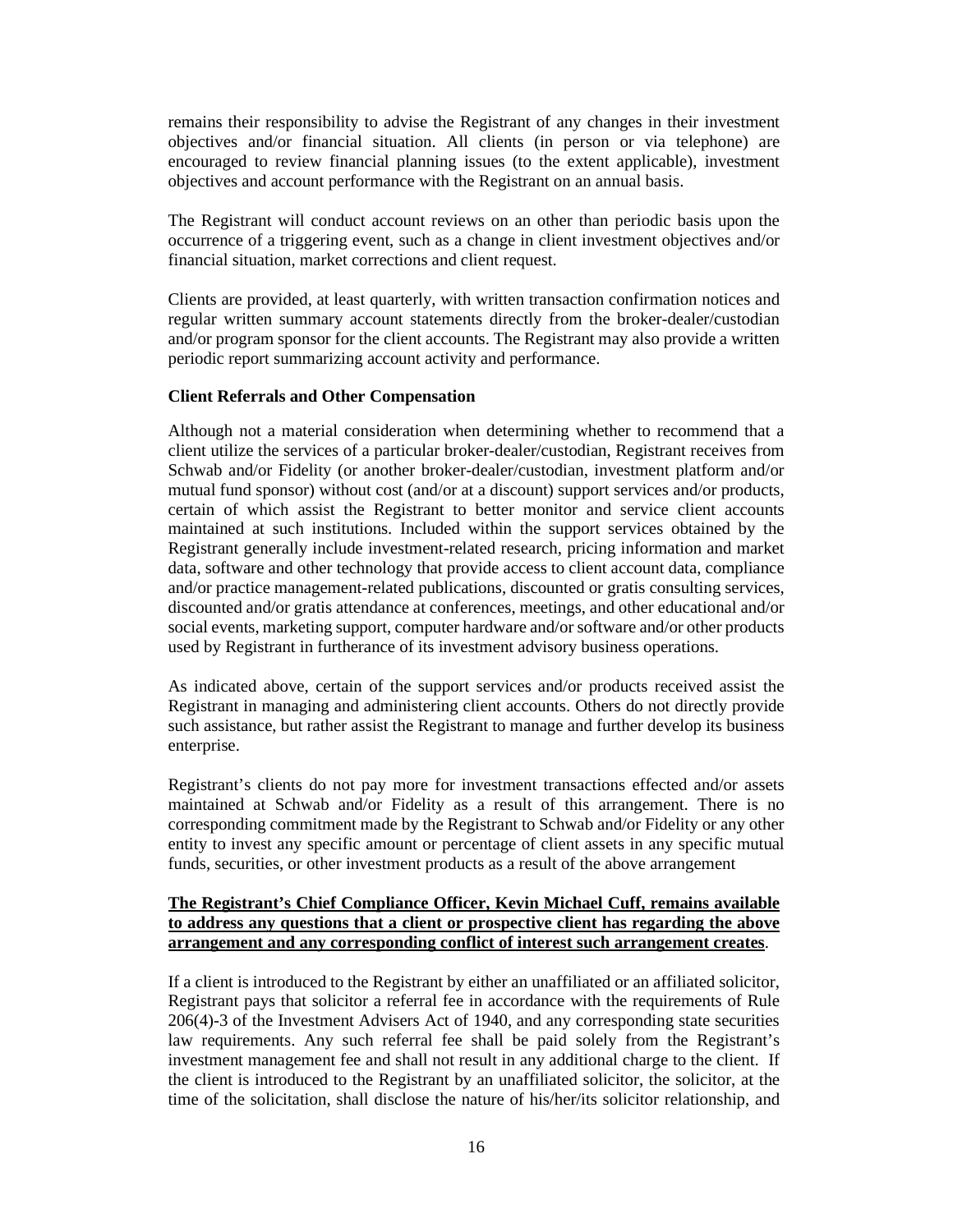shall provide each prospective client with a copy of the Registrant's written Brochure with a copy of the written disclosure statement from the solicitor to the client disclosing the terms of the solicitation arrangement between the Registrant and the solicitor, including the compensation to be received by the solicitor from the Registrant.

## **Financial Information**

The Registrant charges fees on a quarterly basis.

The Registrant is unaware of any financial condition that is reasonably likely to impair its ability to meet its contractual commitments relating to its discretionary authority over certain client accounts.

The Registrant has not been the subject of a bankruptcy petition.

## **ANY QUESTIONS**: **The Registrant's Chief Compliance Officer, Kevin Michael Cuff, remains available to address any questions that a client or prospective client has regarding the above disclosures and arrangements.**

## **Table 1 – Risks Associated with Investments**

*As noted in Item 6 above, please read this important summary of primary investment risks and the steps taken by the Registrant to minimize these risks. Please note this list is intended to highlight primary risks of investing assets with the Registrant but does not capture all such risks.*

| <b>Risk</b>              | <b>Disclosure Statement</b>                                                                                                                    | <b>Mitigation</b>                                 |
|--------------------------|------------------------------------------------------------------------------------------------------------------------------------------------|---------------------------------------------------|
| Risk of Loss -           | Investing in securities involves risk of                                                                                                       | Diversification, asset                            |
| General                  | loss that clients should be prepared to                                                                                                        | allocation, tactical changes                      |
|                          | bear.                                                                                                                                          | in allocation                                     |
| Investment<br>Management | The Registrant's strategies are actively<br>managed. A strategy may not meet its                                                               | Continuous oversight of<br>strategies, Investment |
| Risk                     | investment objective and could<br>underperform other similar strategies with<br>comparable investment objectives<br>managed by other advisors. | Committee policy                                  |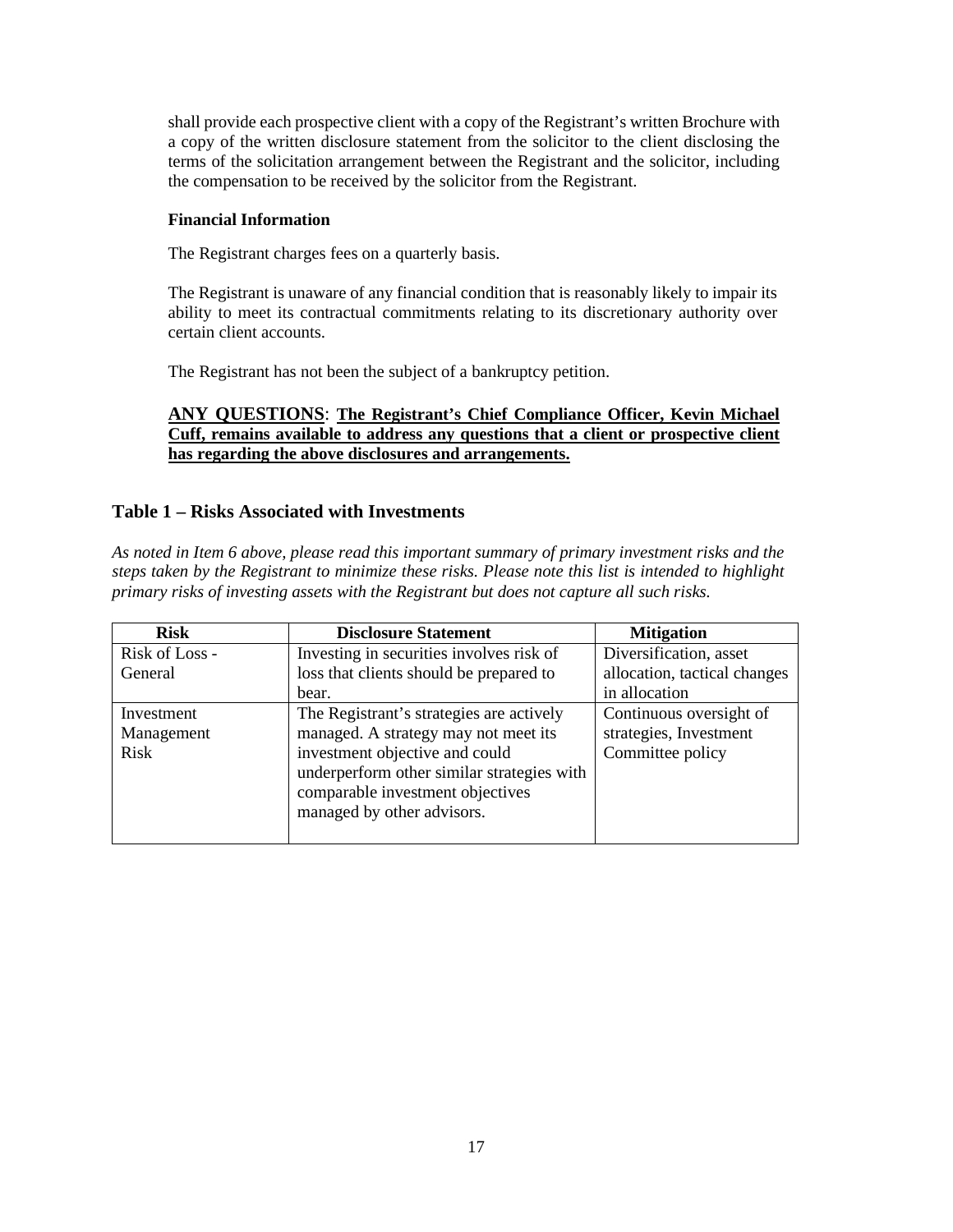| <b>Risk</b>           | <b>Disclosure Statement</b>                                                       | <b>Mitigation</b>                                         |
|-----------------------|-----------------------------------------------------------------------------------|-----------------------------------------------------------|
| <b>Business Risks</b> | The global spread of the coronavirus                                              | Constant monitoring,                                      |
| Related to            | disease (COVID-19) was declared a                                                 | rebalancing,                                              |
| COVID-19              | pandemic by the World Health                                                      | communication, and                                        |
|                       | Organization in March 2020. COVID-19                                              | disclosure                                                |
|                       | has caused volatility, severe market                                              |                                                           |
|                       | dislocations, and liquidity constraints in                                        |                                                           |
|                       | many financial markets, including                                                 |                                                           |
|                       | markets in which the Registrant trades,                                           |                                                           |
|                       | and may adversely affect the volatility                                           |                                                           |
|                       | and performance of client account                                                 |                                                           |
|                       | holdings. Furthermore, the long-term                                              |                                                           |
|                       | impact of the accommodative monetary                                              |                                                           |
|                       | policy and government economic relief                                             |                                                           |
|                       | spending in the United States, aimed at                                           |                                                           |
|                       | countering the adverse effects of the                                             |                                                           |
|                       | pandemic, is unknown. However, any                                                |                                                           |
|                       | meaningful and sustained rise in inflation                                        |                                                           |
|                       | could adversely impact the value and                                              |                                                           |
|                       | performance of client account holdings.                                           |                                                           |
| Analysis Risk         | The Registrant's securities, asset                                                | Multiple sources of data,                                 |
|                       | allocation, and market analysis methods                                           | frequent revisiting of data                               |
|                       | rely on the assumption that the securities                                        | and assumptions                                           |
|                       | we purchase and sell, the research firms                                          |                                                           |
|                       | that provide data and analysis on these                                           |                                                           |
|                       | securities, and other publicly available                                          |                                                           |
|                       | sources of information about these                                                |                                                           |
|                       | securities, are providing accurate and                                            |                                                           |
|                       | unbiased data. While we are alert to                                              |                                                           |
|                       | indications that data may be incorrect,                                           |                                                           |
|                       | there is always a risk that our analysis                                          |                                                           |
|                       | may be compromised by inaccurate or                                               |                                                           |
|                       | misleading information, or we may come<br>to an incorrect conclusion based on our |                                                           |
|                       |                                                                                   |                                                           |
|                       | analysis.<br>Financial markets and the value of                                   |                                                           |
| Market<br>Fluctuation | investments fluctuate substantially over                                          | Investment plan suited to<br>client objectives, liquidity |
|                       | time, which may lead to losses in the                                             | needs, and time horizon                                   |
|                       | value of client portfolios, especially in the                                     |                                                           |
|                       | short run.                                                                        |                                                           |
| <b>Asset Class</b>    | During times of market turmoil,                                                   | Constant monitoring,                                      |
| Correlations          | correlations between asset classes may                                            | rebalancing,                                              |
|                       | break down, which may result in higher                                            | communication, and                                        |
|                       | than expected losses for diversified                                              | disclosure                                                |
|                       | portfolios.                                                                       |                                                           |
| <b>Mutual Funds</b>   | Mutual fund investing involves risk;                                              | Portfolio construction and                                |
|                       | principal loss is possible. Investors will                                        | diversification                                           |
|                       | pay fees and expenses, even when                                                  |                                                           |
|                       | investment returns are flat or negative.                                          |                                                           |
|                       | Investors cannot influence the securities                                         |                                                           |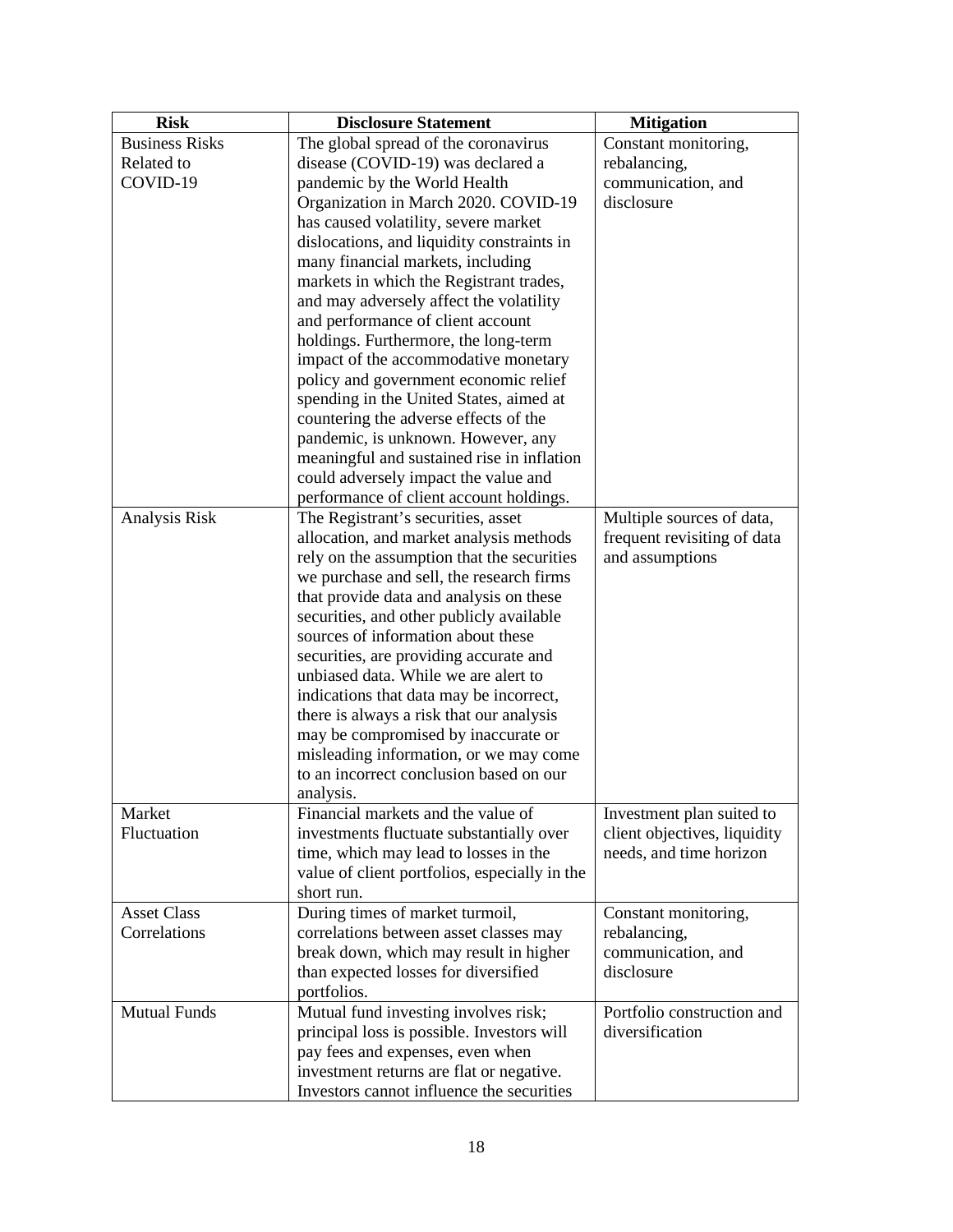| <b>Risk</b>         | <b>Disclosure Statement</b>                  | <b>Mitigation</b>           |
|---------------------|----------------------------------------------|-----------------------------|
|                     | bought and sold, nor the timing of           |                             |
|                     | transactions which may result in             |                             |
|                     | undesirable tax consequences.                |                             |
| Exchange-           | ETFs and ETNs are subject to risks           | Portfolio construction and  |
| <b>Traded Funds</b> | similar to those of stocks and are not       | diversification             |
| (ETFs) and          | suitable for all investors. Shares can be    |                             |
| Exchange            | bought and sold through a broker, and the    |                             |
| <b>Traded Notes</b> | selling shareholder may have to pay          |                             |
| (ETNs)              | brokerage commissions in connection          |                             |
|                     | with the sale. Investment returns and        |                             |
|                     | principal value will fluctuate so that when  |                             |
|                     | shares are redeemed, they may be worth       |                             |
|                     | more or less than original cost. Shares are  |                             |
|                     | only redeemable directly from the fund.      |                             |
|                     | There can be no assurance that an active     |                             |
|                     | trading market for the shares will develop   |                             |
|                     | or be maintained, and shares may trade at,   |                             |
|                     | above or below their NAV.                    |                             |
|                     | Additionally, ETNs and some ETFs are         |                             |
|                     | not structured as investment companies       |                             |
|                     | and thus are not regulated under the         |                             |
|                     | Investment Company Act of 1940. An           |                             |
|                     | ETN's value generally depends on the         |                             |
|                     | performance of the underlying index and      |                             |
|                     | the credit rating of the issuer.             |                             |
|                     | Additionally, the value of the investment    |                             |
|                     | will fluctuate in response to the            |                             |
|                     | performance of the underlying                |                             |
|                     | benchmark. ETFs and ETNs incur fees          |                             |
|                     | that are separate from those fees charged    |                             |
|                     | by the Registrant. Accordingly, our          |                             |
|                     | investments in ETFs and ETNs will result     |                             |
|                     | in the layering of fees and expenses.        |                             |
| <b>Fixed Income</b> | Prices of fixed income (debt) securities     | Vary maturities, careful    |
|                     | typically decrease in value when interest    | selection of securities to  |
|                     | rates rise. This risk is usually greater for | match client risk tolerance |
|                     | longer-maturity debt securities.             | and time horizon            |
|                     | Investments in debt with lower credit        |                             |
|                     | ratings (and non-rated credits) are subject  |                             |
|                     | to a greater risk of loss to principal and   |                             |
|                     | interest than those with higher credit       |                             |
|                     | ratings.                                     |                             |
| Foreign             | Investments in foreign securities often      | Diversification and         |
| Securities          | introduce greater volatility to client       | limitations on exposure     |
|                     | portfolios. Additional risks include         |                             |
|                     | political risk, currency translation risk,   |                             |
|                     | and lack of transparency (accounting         |                             |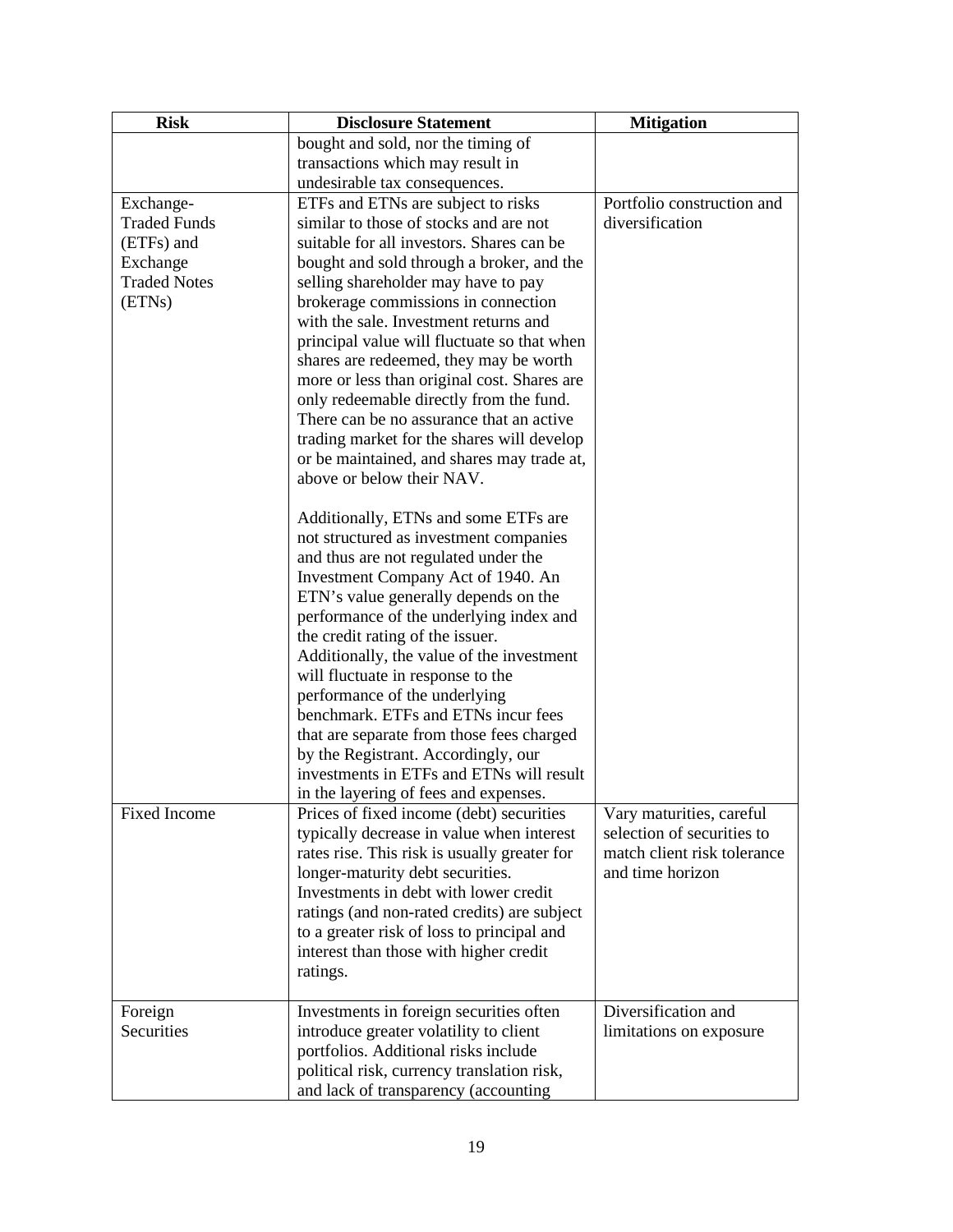| <b>Risk</b>           | <b>Disclosure Statement</b>                  | <b>Mitigation</b>           |
|-----------------------|----------------------------------------------|-----------------------------|
|                       | methods, regulatory reporting                |                             |
|                       | requirements, shareholder protection         |                             |
|                       | rules, etc.). These factors at times result  |                             |
|                       | in large price swings of foreign security    |                             |
|                       | investments, and greater risk of loss.       |                             |
| <b>Inflation Risk</b> | Risk that increases in the prices of goods   | Security selection          |
|                       | and services, and therefore the cost of      |                             |
|                       | living, reduce consumer purchasing           |                             |
|                       | power.                                       |                             |
| <b>Currency Risk</b>  | Currency risk is evident due to the free-    | Diversification and limit   |
|                       | floating mechanism present in global         | investment in international |
|                       | foreign exchange markets. With a few         | securities                  |
|                       | notable exceptions, the value of most        |                             |
|                       | global currencies freely floats against one  |                             |
|                       | another. U.S. companies and portfolios       |                             |
|                       | with non-dollar exposure directly assume     |                             |
|                       | foreign exchange risk.                       |                             |
| <b>Liquidity Risk</b> | Risk evident when investors do not have      | Portfolio construction      |
|                       | full access to their funds and/or when       | concentrated in mutual      |
|                       | assets cannot be converted into cash         | funds and ETFs, and         |
|                       | according to normal market settlement        | longer-term time horizon    |
|                       | standards. Liquidity risk is generally       |                             |
|                       | higher for small capitalization stocks,      |                             |
|                       | alternative assets, and private placement    |                             |
|                       | securities.                                  |                             |
| Income Risk           | Risk that an investment strategy designed    | Portfolio construction and  |
|                       | to generate a sufficient income, resulting   | financial planning to avoid |
|                       | in the inability to sustain a desired        | asset depletion             |
|                       | lifestyle and/or the need to sell other      |                             |
|                       | assets to generate desired income.           |                             |
| Independent           | When client assets are invested by outside   | Ongoing monitoring and      |
| Manager               | professional asset managers, the             | replacement of              |
| Selection             | Registrant does not directly control the     | independent managers as     |
|                       | investment decisions of outside managers.    | necessary                   |
|                       | An independent manager may stray from        |                             |
|                       | its stated investment strategy (known as     |                             |
|                       | "style drift") or make poor investment       |                             |
|                       | decisions which place client assets at       |                             |
|                       | greater risk of loss.                        |                             |
| Private Funds         | For certain clients, a portion of their      | Client qualification        |
|                       | assets are invested in private funds, either | process, portfolio          |
|                       | of a real estate or private equity nature.   | diversification, and client |
|                       | There are a number of risks associated       | discretion to participate   |
|                       | with private fund investing, which most      |                             |
|                       | notably include liquidity constraints and    |                             |
|                       | lack of transparency. A complete             |                             |
|                       | discussion of each private fund's risks is   |                             |
|                       | set forth in each fund's offering            |                             |
|                       | documents, which are provided to each        |                             |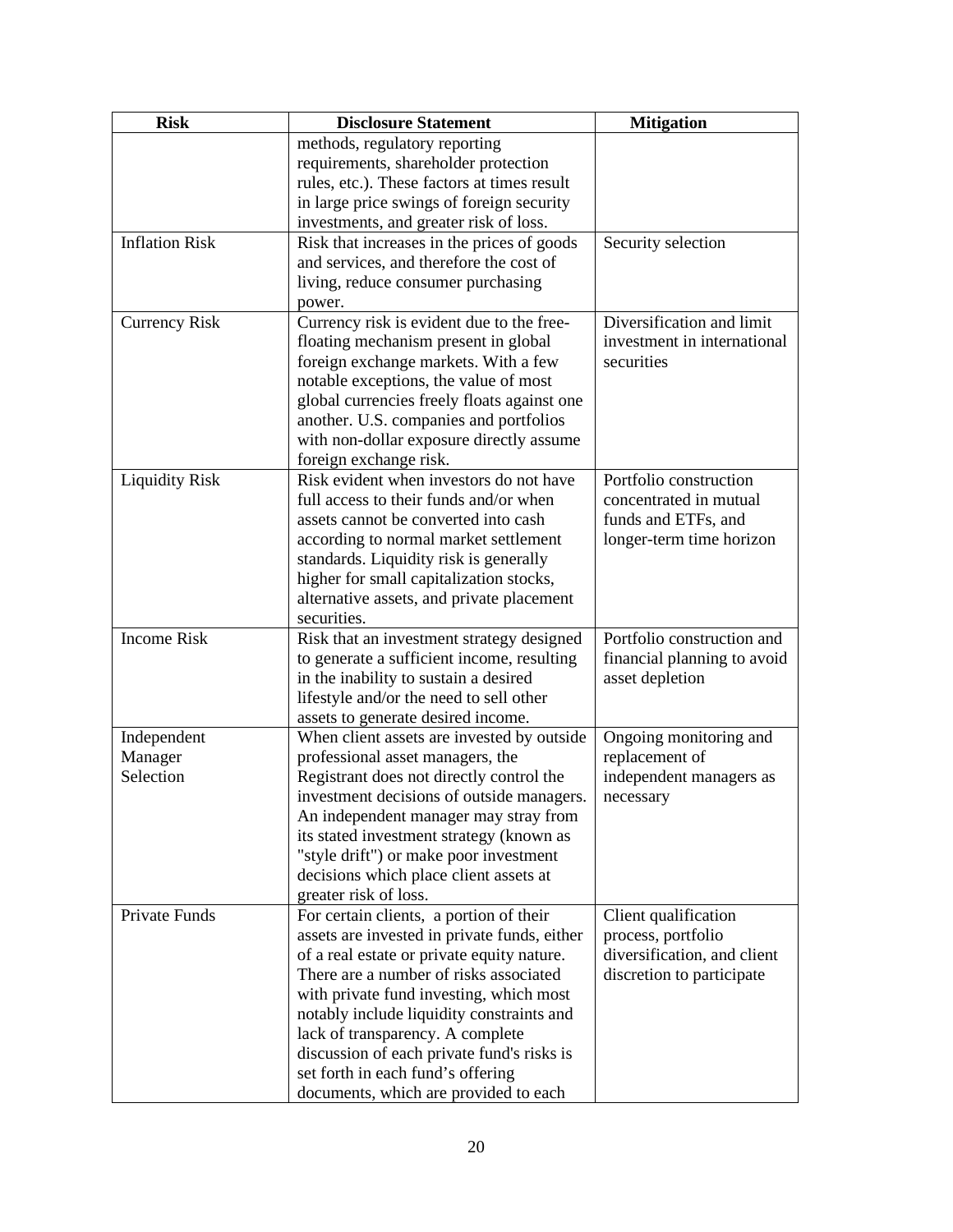| <b>Risk</b>    | <b>Disclosure Statement</b>                   | <b>Mitigation</b>             |
|----------------|-----------------------------------------------|-------------------------------|
|                | qualified client for review and               |                               |
|                | consideration at the time of investment.      |                               |
| Structured     | In the event that a structured product        | Careful selection of only     |
| Products       | issuer becomes insolvent and defaults on      | high-quality issuers, client  |
|                | their listed securities, investors will be    | qualification to match risk   |
|                | considered unsecured creditors and will       | and liquidity constraints,    |
|                | have no preferential claims to any assets     | diversification, and          |
|                | held by the issuer. Uncollateralized          | percentage allocation         |
|                | structured products are not asset backed.     | limits                        |
|                | In the event of issuer bankruptcy,            |                               |
|                | investors can lose their entire investment.   |                               |
|                | Structured products have an expiry date       |                               |
|                | after which the issue becomes worthless.      |                               |
|                | The Exchange requires all structured          |                               |
|                | product issuers to appoint a liquidity        |                               |
|                | provider for each individual issue. The       |                               |
|                | role of liquidity providers is to provide     |                               |
|                | two-way quotes to facilitate trading of       |                               |
|                | their products. In the event that a liquidity |                               |
|                | provider defaults or ceases to fulfill its    |                               |
|                | role, investors will often not be able to     |                               |
|                | buy or sell the product until a new           |                               |
|                | liquidity provider has been assigned.         |                               |
| Sociopolitical | Sociopolitical risk is the possibility that   | Understanding of client       |
| <b>Risk</b>    | instability or unrest in one or more          | objectives, liquidity needs,  |
|                | regions of the world will affect              | and time horizon; portfolio   |
|                | investment markets. Terrorist attacks,        | construction,                 |
|                | war, and pandemics are just examples of       | diversification, ongoing      |
|                | events, whether actual or anticipated, that   | monitoring, and               |
|                | impact investor attitudes toward the          | rebalancing                   |
|                | market in general and result in               |                               |
|                | systemwide fluctuations in currencies as      |                               |
|                | well as prices of securities and              |                               |
|                | commodities.                                  |                               |
| Cybersecurity  | As the use of technology has become           | <b>Established business</b>   |
| <b>Risk</b>    | more prevalent in the course of business,     | continuity plans and          |
|                | the Registrant has become more                | information security risk     |
|                | susceptible to operational and information    | management systems            |
|                | security risks. Cyber incidents can result    | which include among           |
|                | from deliberate attacks or unintentional      | other controls, access        |
|                | events and include, but are not limited to,   | restrictions, cyber training, |
|                | gaining unauthorized access to electronic     | security incident response    |
|                | systems for purposes of misappropriating      | plan, and cybersecurity       |
|                | assets, personally identifiable information   | insurance                     |
|                | ("PII") or proprietary information (e.g.,     |                               |
|                | trading models and algorithms),               |                               |
|                | corrupting data, or causing operational       |                               |
|                | disruption, for example, by compromising      |                               |
|                | trading systems or accounting platforms.      |                               |